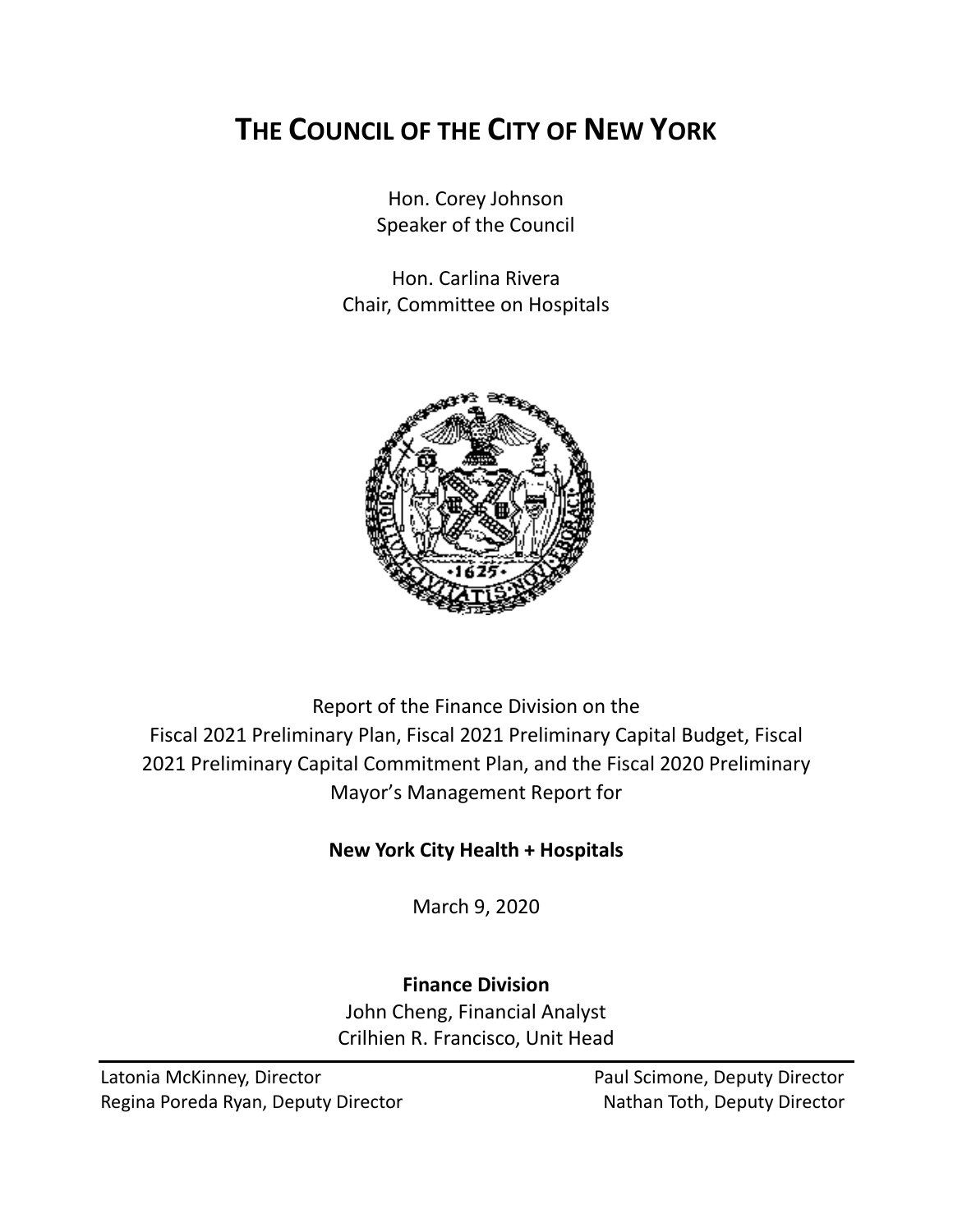# **Table of Contents**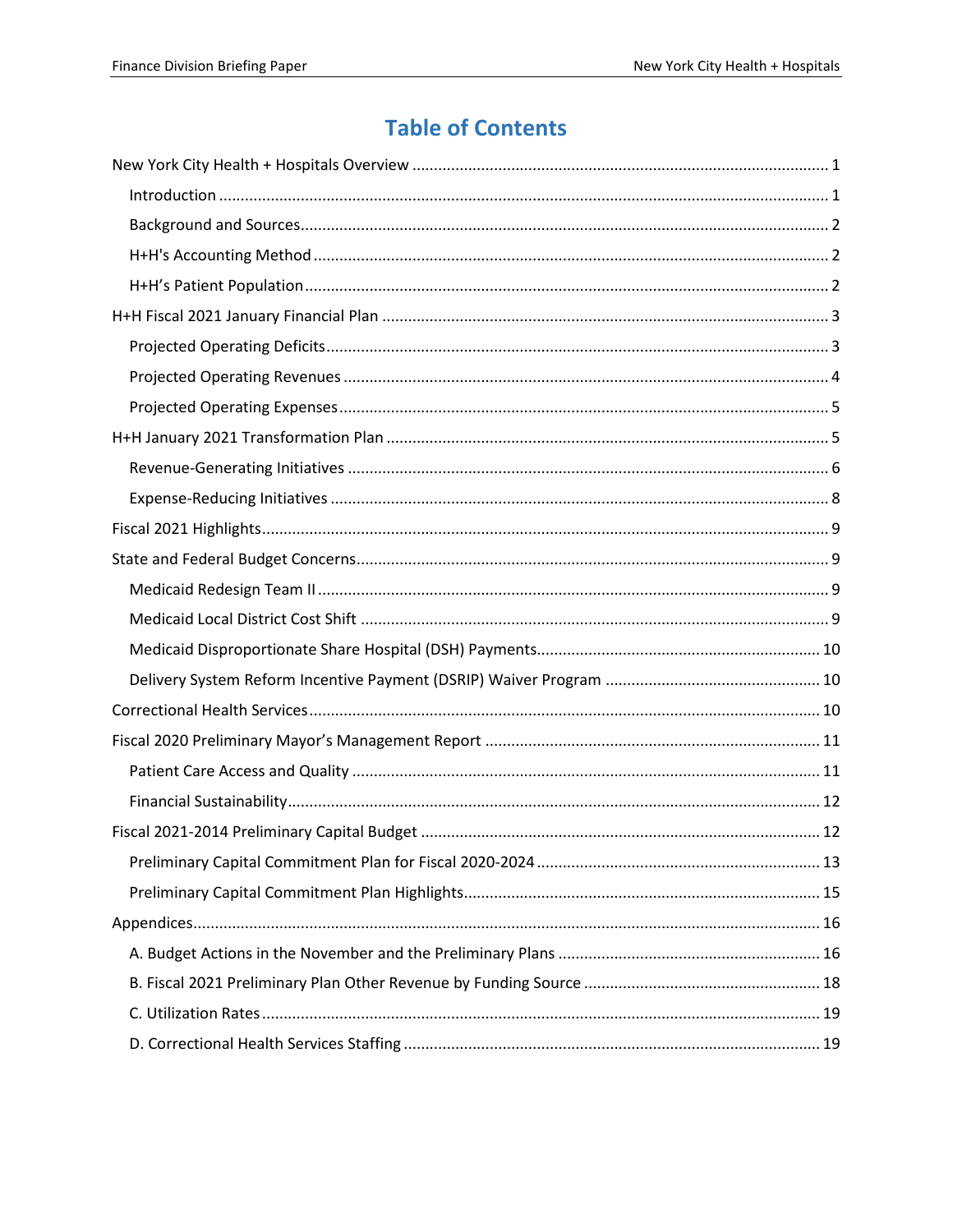# <span id="page-2-0"></span>**New York City Health + Hospitals Overview**

# <span id="page-2-1"></span>**Introduction**

New York City Health and Hospitals (H+H) constitutes the largest municipal healthcare system in the United States. The H+H system, comprised of 11 acute-care facilities, five skilled nursing facilities, and dozens of community- and neighborhood-based health clinics, employs over 45,000 global full-time equivalents and serves more than one million New Yorkers annually. H+H also operates a Certified Home Health Agency (CHHA), an Accountable Care Organization (ACO), and a managed care plan, MetroPlus. The system delivers a range of preventive care, primary care, and behavioral health services, as well as trauma care, burn care, high-risk neonatal and obstetric care, and other specialized services.

H+H remains the City's single largest provider of healthcare to Medicaid patients and the uninsured. The health system—which has long served as a safety net for New York City's most vulnerable patients—relies substantially on Medicaid revenues (\$2.2 billion in Fiscal 2020), supplemental Medicaid payments (\$2.5 billion in Fiscal 2020), and City support (\$899 million in Fiscal 2020) to sustain its operations (see "Fiscal 2021 January Financial Plan" for further discussion and analysis).

Additionally, H+H is embedded in the City's criminal justice system—conducting mental health evaluations of adult criminal defendants, administering emergency medical care and inpatient health services to inmates in New York City correctional facilities, and facilitating re-entry into communities and continuity of care following incarceration. H+H has managed Correctional Health Services (CHS) in the City's jail system since Fiscal 2016. CHS receives an estimated \$237 million in City funding for Fiscal 2020.



#### **Acute Care Facilities, By Borough**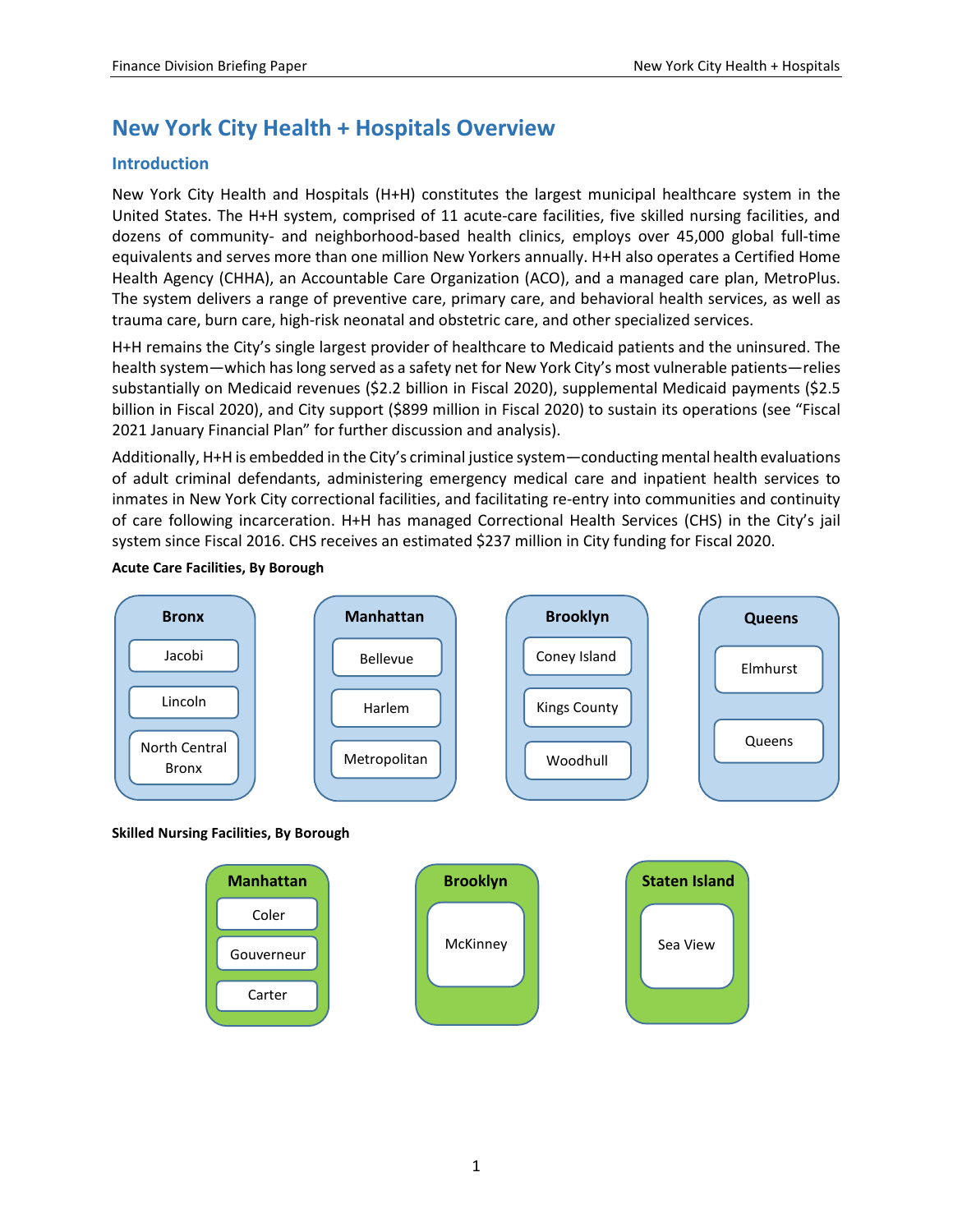## <span id="page-3-0"></span>**Background and Sources**

A financial agreement reached with the City in 1992 authorizes H+H to develop a consolidated annual expense and revenue budget with the approval of the H+H Board of Directors and the City. Per the agreement, H+H may develop non-City funding sources for new programs and retain any surpluses during a fiscal year. The agreement also provides for a lump sum payment of City Tax-Levy (CTL) to H+H, indemnifying the system against changes to the City's budget during the course of a fiscal year. The City's \$95.3 billion Fiscal 2021 Preliminary Budget does not include H+H's full expense and revenue budget; it includes only City support for H+H. The City's Capital Budget and Capital Commitment Plan include all capital projects at H+H; the system's Preliminary Capital Budget for Fiscal 2021-2024 is \$1.6 billion.

Accordingly, this report relies primarily on the following documents to review and discuss H+H's finances—the H+H-specific Fiscal 2021 Preliminary Plan and Fiscal 2021 Transformation Plan, as well as documents that provide cross-agency reporting (i.e. Preliminary Mayor's Management Report (PMMR), Preliminary Capital Budget, and Preliminary Capital Commitment Plan).

# <span id="page-3-1"></span>**H+H's Accounting Method**

H+H operates on a cash basis, recognizing revenues and reporting expenses as they occur, rather than employing the financial projections used in the City's budget. The cash-basis accounting method allows H+H to recognize income when the health system actually receives the money, rather than when a charge is levied. The system applies the same approach to debts, only recognizing incurred expenses once they are paid. This accounting method provides a real-time assessment of the system's current cash flow.

## <span id="page-3-2"></span>**H+H's Patient Population**

In Fiscal 2019, H+H served about 1.08 million unique patients, representing a 2.9 percent decline from the 1.11 million unique patients treated in Fiscal 2018. In the first four months of the current fiscal year, H+H served nearly 604,000 unique patients, reflecting a 1.6 percent decrease from the approximately 613,000 patients seen during the same period last fiscal year. The number of uninsured patients treated fell by 1.8 percent from Fiscal 2018 (381,805 patients) to Fiscal 2019 (374,988), but grew by 7.5 percent, or 13,688 patients, between the four-month actual periods for Fiscal 2019 and Fiscal 2020 (**Figure 1**).



#### **Figure 1: H+H Patient Population, FY15-FY20**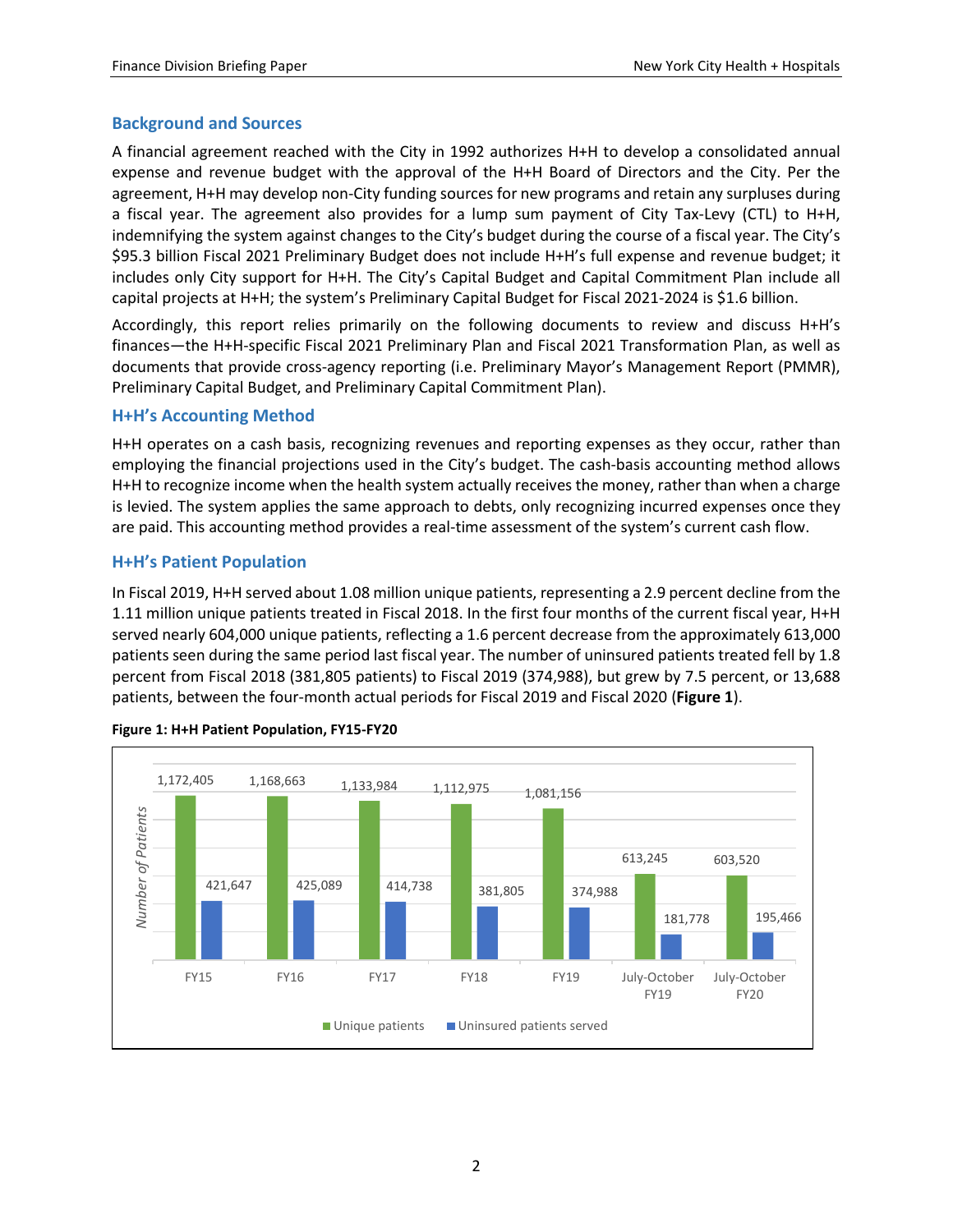# <span id="page-4-0"></span>**H+H Fiscal 2021 Preliminary Plan**[1](#page-4-2)

| Table 1: H+H Fiscal 2021 Preliminary Plan (Cash Basis) |  |  |  |
|--------------------------------------------------------|--|--|--|
|--------------------------------------------------------|--|--|--|

|                                           | Projected | Projected | Projected | <b>Projected</b> | Projected |
|-------------------------------------------|-----------|-----------|-----------|------------------|-----------|
| <b>Dollars in Millions</b>                | 2020      | 2021      | 2022      | 2023             | 2024      |
| <b>OPERATING REVENUES</b>                 |           |           |           |                  |           |
| <b>Third Party Revenue</b>                |           |           |           |                  |           |
| Medicaid                                  | \$2,243   | \$2,217   | \$2,217   | \$2,217          | \$2,239   |
| Medicare                                  | 1,122     | 1,345     | 1,305     | 1,329            | 1,342     |
| <b>Other Managed Care</b>                 | 359       | 359       | 362       | 366              | 369       |
| Supplemental Medicaid                     | 2,538     | 1,518     | 1,373     | 1,384            | 1,384     |
| Disproportionate Share Hospital (DSH)     | 1,751     | 823       | 787       | 794              | 794       |
| <b>Other Supplemental Payments</b>        | 786       | 695       | 586       | 591              | 591       |
| <b>Subtotal: Third Party Revenue</b>      | \$6,261   | \$5,439   | \$5,257   | \$5,295          | \$5,334   |
| <b>Other Revenue</b>                      |           |           |           |                  |           |
| City Services                             | 899       | 1,058     | 1,108     | 1,110            | 1,110     |
| <b>Grants and Other</b>                   | 559       | 578       | 613       | 625              | 625       |
| <b>Subtotal: Other Revenue</b>            | \$1,458   | \$1,636   | \$1,720   | \$1,734          | \$1,734   |
| <b>REVENUES, w/out corrective actions</b> | \$7,719   | \$7,075   | \$6,978   | \$7,030          | \$7,069   |
| <b>EXPENSES</b>                           |           |           |           |                  |           |
| <b>Personal Services</b>                  | 3,333     | 3,321     | 3,400     | 3,438            | 3,438     |
| <b>Fringe Benefits</b>                    | 1,687     | 1,647     | 1,728     | 1,765            | 1,765     |
| Affiliations                              | 1,170     | 1,180     | 1,194     | 1,202            | 1,202     |
| <b>Other Than Personal Services</b>       | 2,832     | 2,449     | 2,504     | 2,552            | 2,552     |
| <b>Subtotal: Expenses</b>                 | \$9,022   | \$8,596   | \$8,826   | \$8,956          | \$8,956   |
| <b>EXPENSES, w/out corrective actions</b> | \$9,022   | \$8,596   | \$8,826   | \$8,956          | \$8,956   |
| INCOME/(LOSS), w/out corrective actions   | (\$1,302) | (\$1,522) | (51,848)  | ( \$1,927)       | (\$1,888) |

## <span id="page-4-1"></span>**Projected Operating Deficits**

H+H is projected to sustain—when excluding corrective actions (i.e. Revenue-Generating Initiatives and Expense-Reducing Initiatives)—operating losses of \$1.3 billion in Fiscal 2020, \$1.5 billion in Fiscal 2021, \$1.8 billion in Fiscal 2022, and \$1.9 billion in each of the latter fiscal years (**Figure 2**).

**Figure 2: Projected Operating Revenues and Expenses Without Corrective Actions**



<span id="page-4-2"></span> <sup>1</sup> "FY 2021 January Financial Plan," NYC Health + Hospitals, Cash Basis, provided by NYC Office of Management and Budget (OMB) on January 31, 2020.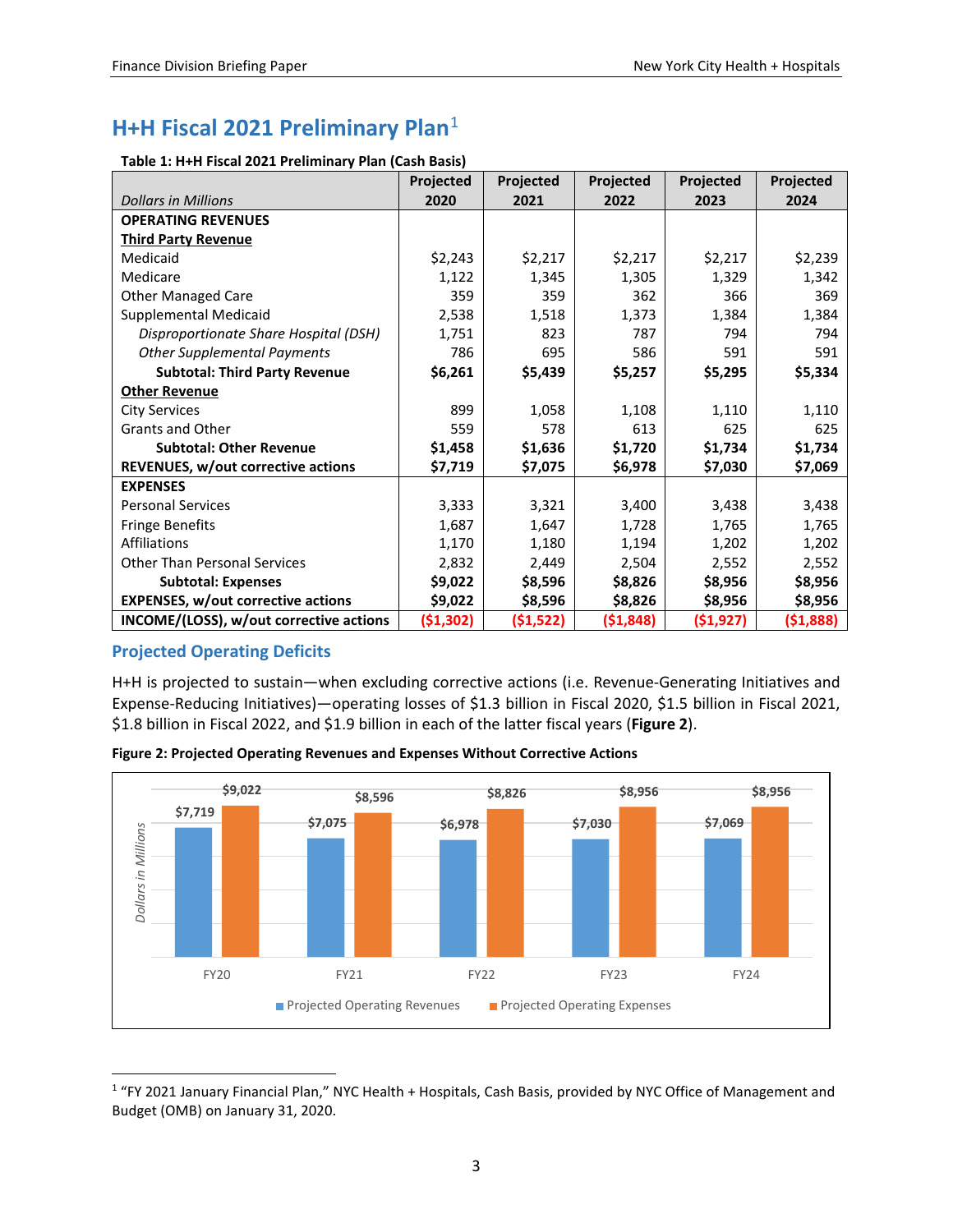### <span id="page-5-0"></span>**Projected Operating Revenues**

Operating revenues are projected to decline by \$645 million from Fiscal 2020 to Fiscal 2021, driven by a \$928 million drop in the Disproportionate Share Hospital (DSH) component of supplemental Medicaid payments—one of several third-party revenue sources on which H+H relies. Reimbursements from Medicaid and Other Managed Care are anticipated to remain fairly stable from Fiscal 2020 to Fiscal 2024, while projected Medicare payments rise by about \$220 million during this period (**Figure 3**). Overall, thirdparty revenues constitute approximately 81 percent and 77 percent of operating revenues in Fiscal 2020 and in Fiscal 2021, respectively. Separately, City Services funding grows from \$899 million in Fiscal 2020 to nearly \$1.1 billion in Fiscal 2021, and slightly exceeds \$1.1 billion in the outyears. Grants and Other revenues are anticipated to rise from \$559 million in Fiscal 2020 to \$578 million in Fiscal 2021, reaching nearly \$625 million in Fiscal 2024 (**Figure 4**).



**Figure 3: Projected Third-Party Revenues Without Corrective Actions**



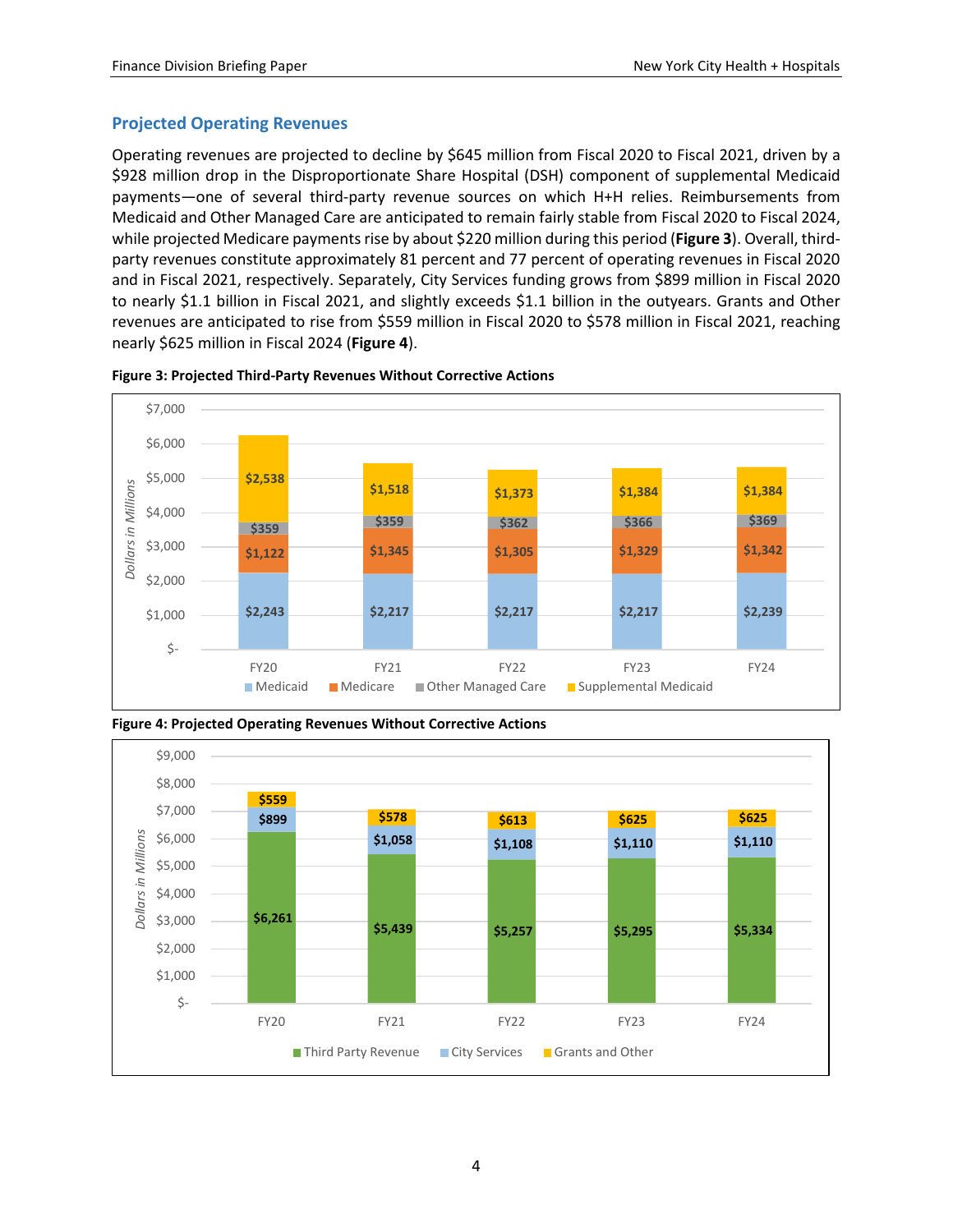### <span id="page-6-0"></span>**Projected Operating Expenses**

Operating expenses are projected to fall by \$425 million from Fiscal 2020 to Fiscal 2021, primarily attributable to a \$383 million decrease in Other Than Personal Services (OTPS) spending. Personal Services (PS) and fringe benefits altogether account for more than half of operating expenses in each successive fiscal year. PS spending remains largely unchanged throughout the plan period, amounting to \$3.3 billion in the current fiscal year and in Fiscal 2021, growing modestly to approximately \$3.4 billion by Fiscal 2024. Fringe expenditures, following a similar trajectory, amount to nearly \$1.7 billion in Fiscal 2020, about \$1.6 billion in Fiscal 2021, and almost \$1.8 billion by Fiscal 2024 (**Figure 5**).





# <span id="page-6-1"></span>**H+H January 2021 Transformation Plan**[2](#page-6-2)

|                                         | <b>Projected</b> | <b>Projected</b> | Projected | <b>Projected</b> | <b>Projected</b> |
|-----------------------------------------|------------------|------------------|-----------|------------------|------------------|
| <b>Dollars in Millions</b>              | 2020             | 2021             | 2022      | 2023             | 2024             |
| INCOME/(LOSS), w/out corrective actions | (51, 302)        | (51,522)         | (51,848)  | ( \$1, 927)      | (51,888)         |
| <b>Revenue-Generating Initiatives</b>   |                  |                  |           |                  |                  |
| <b>Medicaid Waiver Program</b>          | 249              | 120              | 120       | 120              | 120              |
| Federal & State Charity Care            |                  | 85               | 62        | 62               | 62               |
| Health Insurance Initiatives            | 552              | 685              | 710       | 710              | 710              |
| <b>Growth Initiatives</b>               | 75               | 125              | 135       | 135              | 135              |
| <b>Total: Revenue Initiatives</b>       | \$876            | \$1,015          | \$1,027   | \$1,027          | \$1,027          |
| <b>Expense-Reducing Initiatives</b>     |                  |                  |           |                  |                  |
| <b>Procurement Efficiencies</b>         | 145              | 155              | 155       | 155              | 155              |
| Restructuring and Personnel Initiatives | 295              | 430              | 430       | 430              | 430              |
| <b>Total: Expense Initiatives</b>       | \$440            | \$585            | \$585     | \$585            | \$585            |
| INCOME/(LOSS), w/corrective actions     | \$14             | \$78             | (\$236)   | (\$315)          | (\$275)          |

#### **Table 2: H+H January 2021 Transformation Plan**

<span id="page-6-2"></span><sup>&</sup>lt;sup>2</sup> "Transformation Plan - Jan 21," NYC Health + Hospitals, provided by NYC Office of Management and Budget (OMB) on January 31, 2020.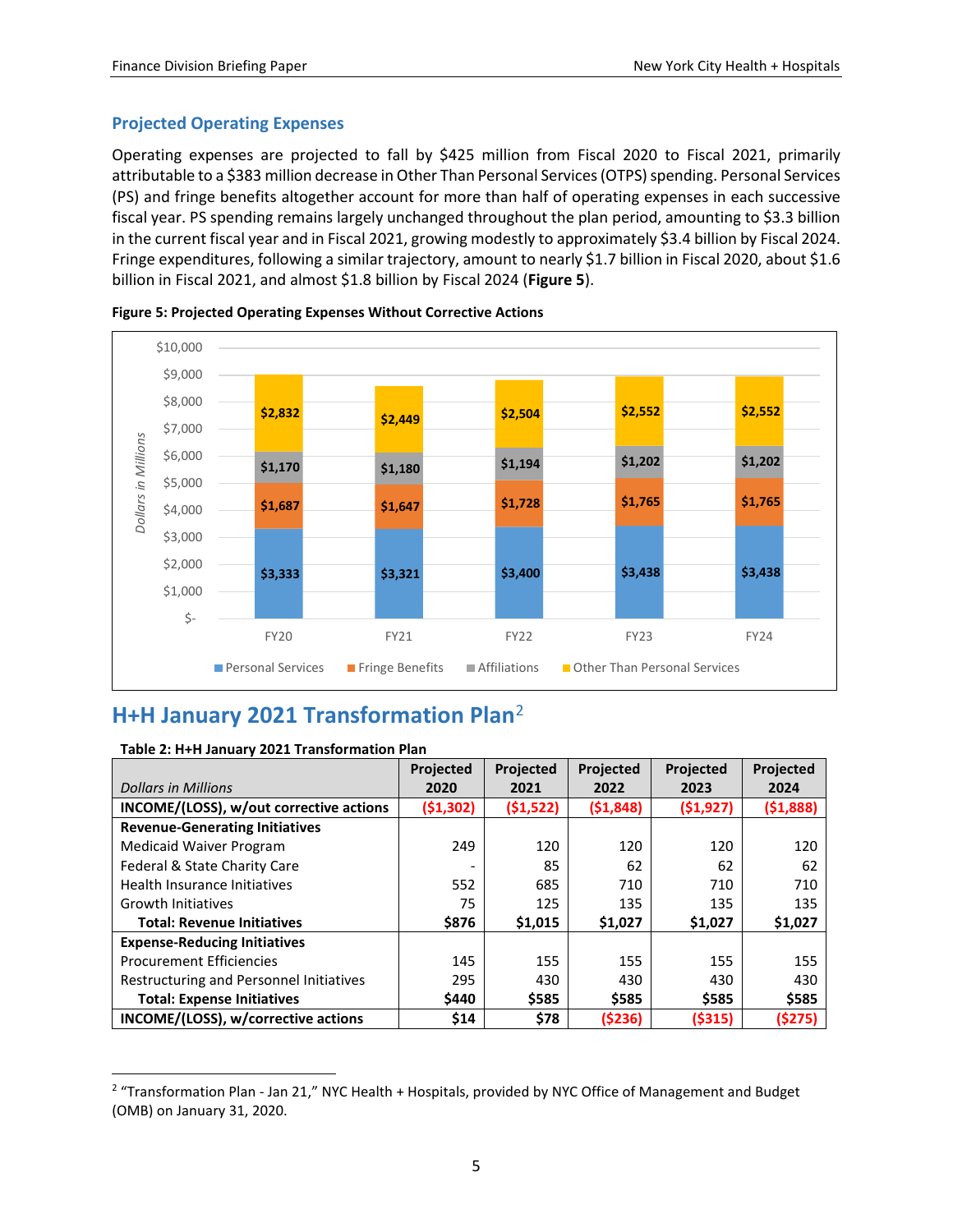In April 2016, the Administration unveiled One New York: Health Care for Our Neighborhoods, a comprehensive transformation plan for H+H to achieve financial sustainability and operational success. The Transformation Plan promotes four primary goals: stabilizing funding, expanding community-based healthcare, improving efficiency, and remodeling an outdated system.

In lieu of corrective actions outlined in the January 2021 Transformation Plan (**Table 2**), H+H is anticipated to incur operating losses of \$1.3 billion in Fiscal 2020, \$1.5 billion in Fiscal 2021, \$1.8 billion in Fiscal 2022, and \$1.9 billion in each successive fiscal year. To close projected deficits, the system expects \$876 million from revenue-generating initiatives and \$440 million from expense reducing-initiatives (totaling \$1.3 billion) in Fiscal 2020, and \$1 billion from revenue-generating initiatives and \$585 million from expensereducing initiatives (totaling \$1.6 billion) in Fiscal 2021. It should be noted that, even after accounting for corrective actions, operating losses are still expected in Fiscal 2022 and beyond (**Figure 6**).



**Figure 6: Actions to Address the Deficit**

## <span id="page-7-0"></span>**Revenue-Generating Initiatives**

Revenue-generating initiatives—encompassing Medicaid waiver programs, health insurance initiatives, federal and state charity care, and growth initiatives—account for 63 percent of the value of the Transformation Plan in Fiscal 2021. Revenue-generating initiatives amount to \$876 million in Fiscal 2020, \$1.015 billion in Fiscal 2021, and \$1.027 billion in each of the outyears. Health insurance initiatives constitute about three-fifths of the value of revenue-generating initiatives in Fiscal 2020, and about twothirds of the value of revenue-generating initiatives in the each of the successive plan years (**Figure 7**).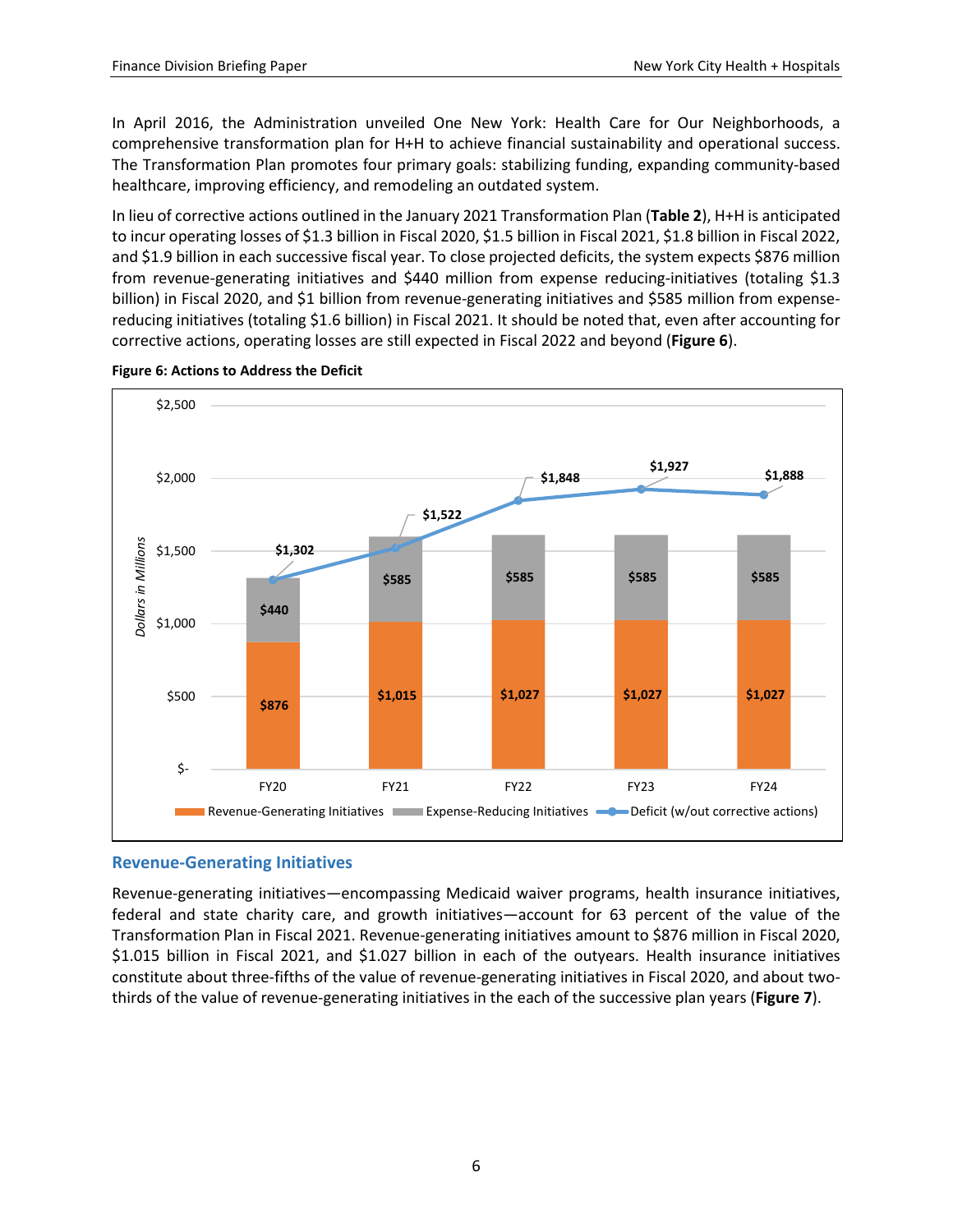

#### **Figure 7: Revenue-Generating Initiatives**

#### **Health Insurance Initiatives**

Health insurance initiatives are projected to generate \$552 million in Fiscal 2020, \$685 million in Fiscal 2021, and \$710 million in each of the successive fiscal years in H+H's January 2021 Transformation Plan. Revenue cycle improvements (\$230 million in Fiscal 2020, \$275 million in Fiscal 2021), managed care contracting improvements (\$142 million in Fiscal 2020, \$175 million in Fiscal 2021), and MetroPlus engagement and growth (\$100 million in Fiscal 2020, \$135 million in Fiscal 2021) constitute the primary components of H+H's health insurance initiatives, according to the January 2021 Transformation Plan.

H+H has cited implementation of Epic and ongoing insurance enrollment activity as contributing factors to revenue cycle improvements. Delays in managed care settlements were reported to the Finance Committee of the Board of Directors at H+H in January 2020; the Committee previously approved, in October 2019, a resolution authorizing the three-year renewal, with two one-year options, of H+H's contract with Managed Care Revenue Consulting (MCRC) Group—responsible for negotiating, on behalf of the health system, with payers over claims denials. Finally, MetroPlus, the H+H-operated insurance plan that provides low-cost or free health coverage to eligible New Yorkers, recorded a membership of 518,681 in Fiscal 2019—reflecting growth of more than 15,000 enrollees since Fiscal 2017—but the plan's share of medical spending at H+H has barely risen (i.e. from 39 to 39.9 percent) during this period.

#### **Medicaid Waiver Programs**

Projected revenues from Medicaid waiver programs total \$249 million in Fiscal 2020 and \$120 million in each of the successive Plan years. Nearly the entirety of anticipated revenues from the Medicaid waivers segment of revenue-generating initiatives pertain to the Value-Based Payment Quality Improvement Programs (VBP-QIP), a program that assists financially-distressed hospitals in New York State—amounting to \$240 million for H+H in Fiscal 2020, and \$120 million in each of the following fiscal years.

Funding from another program, the Care Restructuring Enhancement Pilots (CREP)—intended for workforce training to allow caregivers to better serve managed long-term care (MLTC) patients and people with behavioral health conditions in home- and community-based settings (HCBS)—accounts for a modest \$45 million in anticipated revenues for Fiscal 2020, and no revenues in the coming fiscal years. The January 2021 Transformation Plan denotes a loss of \$36 million in Fiscal 2020 from the Delivery System Reform Incentive Payment (DSRIP) program, aimed at restructuring the State's healthcare delivery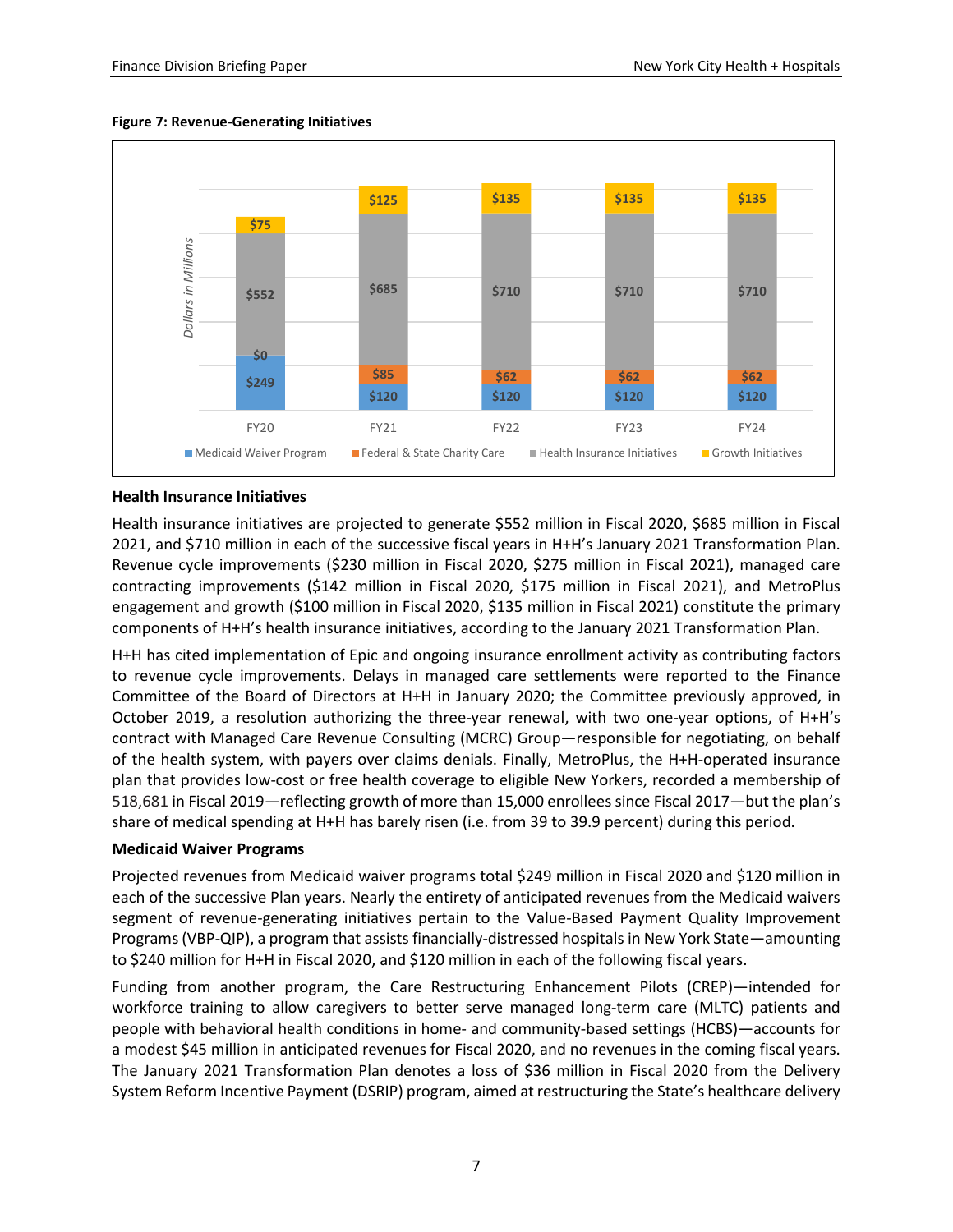system in an effort to reduce avoidable hospital use, with no revenues expected in the latter fiscal years. (Please see "State and Federal Budget Concerns" for discussion of the Centers for Medicare and Medicaid Services' refusal in February to extend the State's DSRIP waiver beyond March 31.)

### **Federal and State Charity Care**

Anticipated revenues from the federal and state charity care segment of H+H's revenue initiatives—which, in the health system's January 2021 Transformation Plan, refers specifically to equitable Disproportionate Share Hospital (DSH) funding distribution—are expected to be \$85 million in Fiscal 2021 and \$62 million in each of the outyears, with no revenues projected for the current fiscal year.

### **Growth Initiatives**

H+H's estimated revenues from growth initiatives total \$75 million in Fiscal 2020, \$125 million in Fiscal 2021, and \$135 million in each of the outyears of the Transformation Plan. Growth initiatives are composed of retail pharmacy (\$25 million) and primary care expansion (\$16 million), as well as inpatient capture and other strategies (\$34 million). H+H reported delays in the rollout of retail pharmacy in the Transformation Update presented to the Finance Committee of the Board of Directors in January 2020.

## <span id="page-9-0"></span>**Expense-Reducing Initiatives**

Expense-reducing initiatives—which include procurement efficiencies and restructuring/personnel initiatives—account for about 37 percent of the value of H+H's Transformation Plan in Fiscal 2021. Expense-reducing initiatives amount to \$440 million in Fiscal 2020 and \$585 million in each of the successive fiscal years in the Transformation Plan. Restructuring and personnel initiatives represent twothirds of the savings expected to be generated by expense-reducing initiatives in Fiscal 2020; this share grows to nearly three-quarters in Fiscal 2021 and in the outyears (**Figure 8**).



#### **Figure 8: Expense-Reducing Initiatives**

#### **Procurement Efficiencies**

In an effort to improve quality and save costs, H+H committed to redesigning its supply chain services by centralizing the management of multiple services into one system. H+H identifies opportunities for savings and revenues by re-negotiating existing contracts, reducing waste, and capitalizing on government pharmaceutical subsidies. Projected savings from procurement initiatives total \$145 million in Fiscal 2020 and \$155 million in each successive fiscal year in the January 2021 Transformation Plan.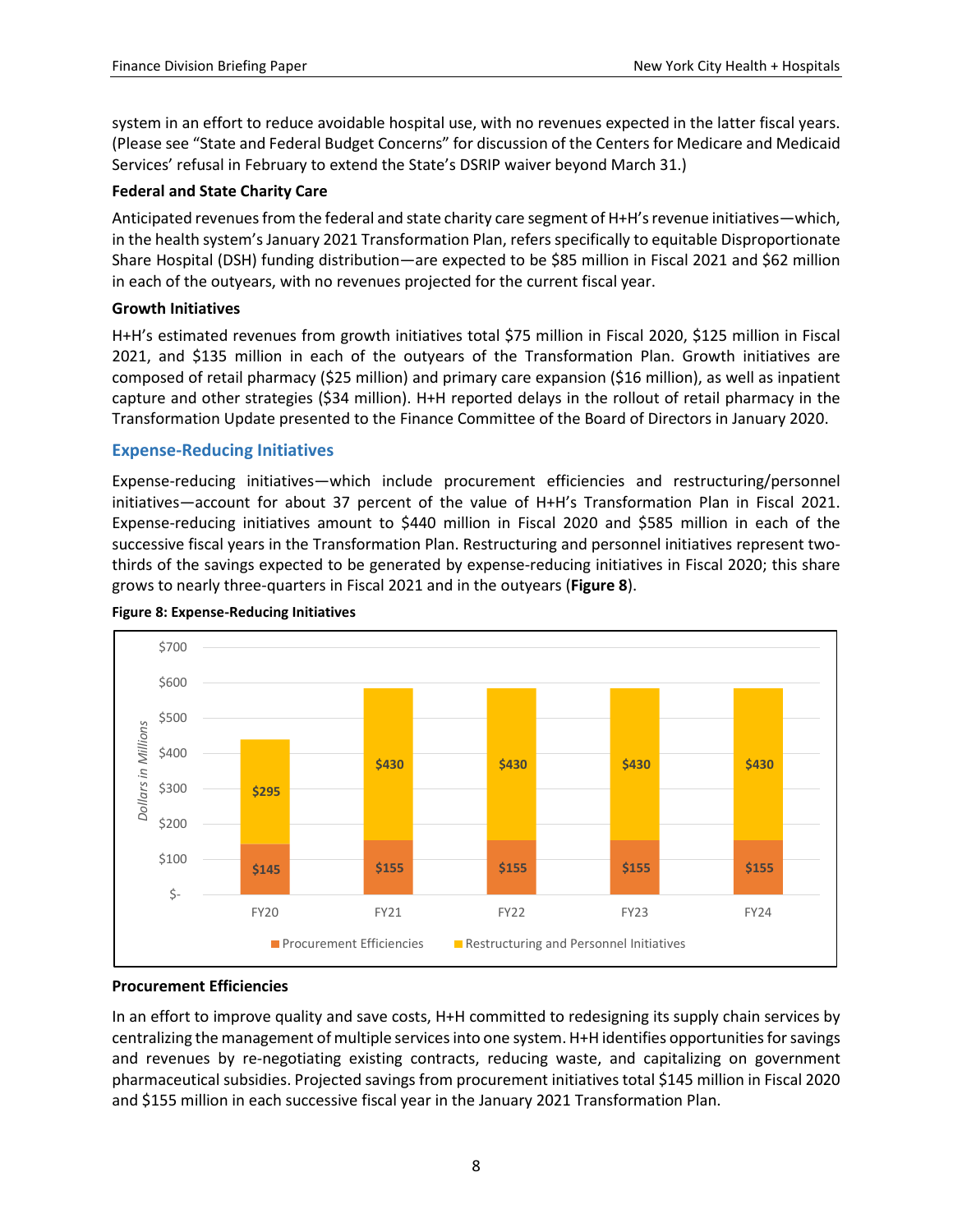#### **Restructuring and Personnel Initiatives**

Reduction in global full-time equivalents (GFTEs) and restructuring of healthcare services are altogether expected to generate savings of \$295 million in Fiscal 2020 and \$430 million in each of the forthcoming Plan years. Available headcount information remains limited; the number of GFTEs was reported at 45,646 in a January 2020 report to the Finance Committee of the Board of Directors at H+H, while the current Preliminary Mayor's Management Report's (PMMR) most recent personnel figure is 38,187.

# <span id="page-10-0"></span>**Fiscal 2021 Highlights**

H+H reports \$899.8 million in outside revenue in Fiscal 2020—including \$773 million in City funding, \$110 million in Intra-City funding, \$2 million in City non-cash funding, and \$13 million in federal funding. For Fiscal 2021, H+H reports \$1.058 billion in outside revenue, including \$970 million in City funding, \$85 million in Intra-City funding, and \$2 million in City non-cash funding, with no federal funds recorded.

No new needs have been reported since the Fiscal 2020 Adopted Budget. Other Adjustments since Adoption total \$91 million in Fiscal 2020. Most of this reflects collective bargaining activity at H+H including \$49.4 million from the Labor Reserve in relation to retroactive 1199 SEIU and NYSNA wage increases, as well as \$6.2 million in other funding for collective bargaining. For Fiscal 2021, Other Adjustments (i.e. since June 2019) amount to nearly \$6.9 million, primarily attributable to \$8.4 million allocated for collective bargaining and to \$1.6 million in reductions in Intra-City funding to H+H.

# <span id="page-10-1"></span>**State and Federal Budget Concerns**

H+H remains heavily reliant on Medicaid revenues—a reality underscored in a December 2019 analysis of provider cost report data by the Citizens Budget Commission (CBC) showing that Medicaid has accounted for, on average, 54 percent of patient revenue and 56 percent of the operating deficit at H+H in recent years.<sup>[3](#page-10-4)</sup> The health system currently contends with several state and federal policy concerns, discussed below, that may further adversely impact its finances and its ability to provide quality care.

#### <span id="page-10-2"></span>**Medicaid Redesign Team II**

Gov. Andrew M. Cuomo has reconvened the Medicaid Redesign Team (MRT II)—notably lacking in City or H+H representation—to identify \$2.5 billion in statewide savings to the program. The impact on H+H remains unclear, pending recommendations to be formulated by the 21-member panel, which held its first public meeting on February 11, 2020. The proposed budget legislation contains language permitting the Governor to implement across-the-board cuts in the event that the \$2.5 billion in savings are not achieved by April 1, 2020—a deadline that advocates and State legislators have deemed unrealistic.

## <span id="page-10-3"></span>**Medicaid Local District Cost Shift**

The State has proposed requiring additional contributions from localities towards Medicaid expenditures, resulting in an estimated \$1.1 billion cost burden on the City of New York. The Office of Management and Budget (OMB) has communicated that the local cost shift does not directly translate into cuts at H+H. Nonetheless, the budget action could hinder the City's ability to provide a range of services and programs, at H+H and more generally—a point emphasized by the Mayor in his February 2020 testimony before the Joint Fiscal Committees of the New York State Legislature.

<span id="page-10-4"></span><sup>&</sup>lt;sup>3</sup> "A New Approach to Funding New York City Health + Hospitals," Citizens Budget Commission, December 16, 2019, available a[t https://cbcny.org/research/new-approach-funding-new-york-city-health-hospitals.](https://cbcny.org/research/new-approach-funding-new-york-city-health-hospitals)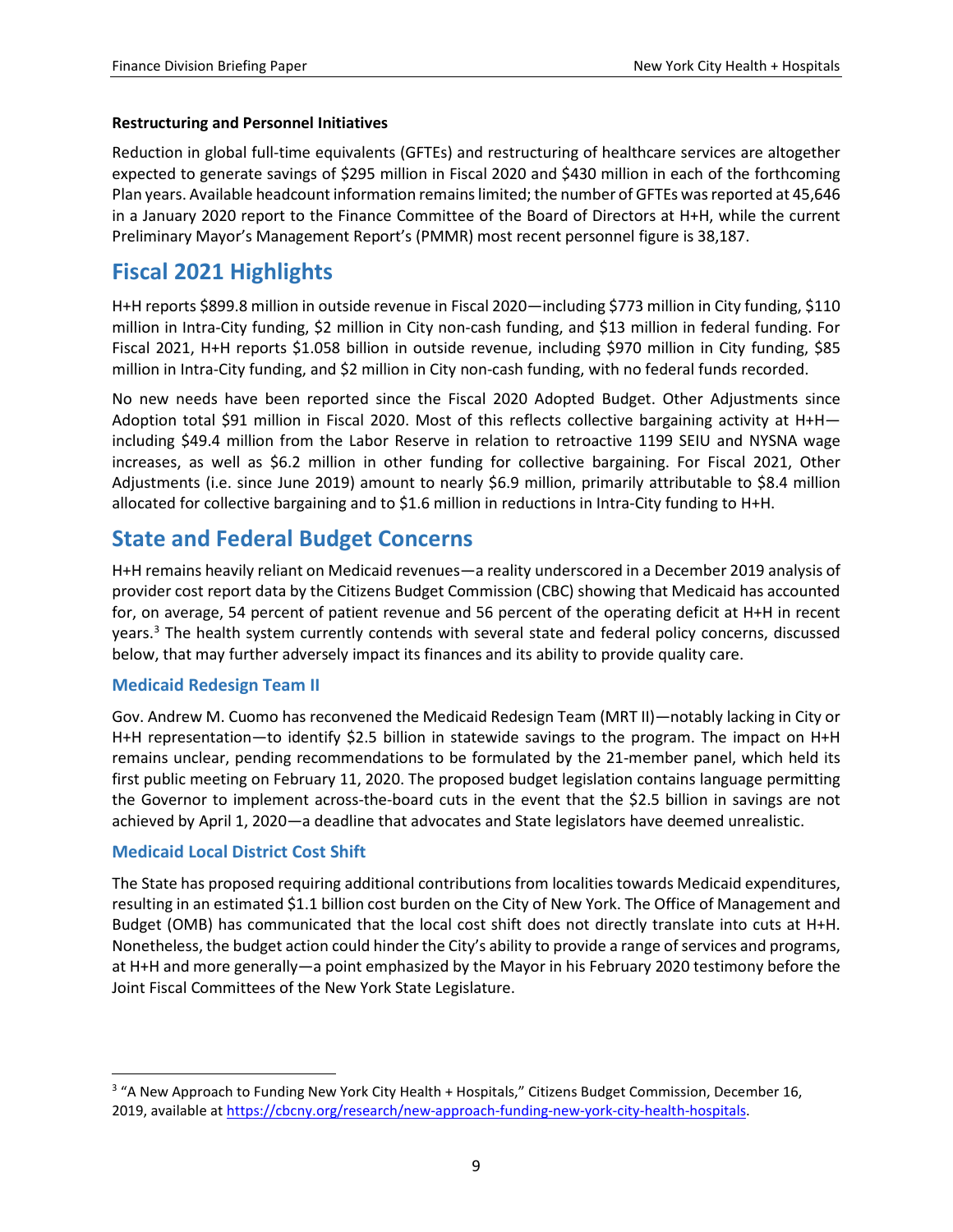#### **Governor's 30-Day Amendments**

The 30-day amendments to the State Executive Budget subsequently released by the Cuomo administration provide additional details regarding proposed changes to the Medicaid local district cost share. The amendments link the annual growth metric in local share Medicaid spending to the State's Medicaid global cap, specify that 25 percent of savings be allocated to localities whose spending growth remains within the global cap, and stipulate that localities surpassing the property tax cap in one year but not thereafter can still garner savings at a modified base. The property tax cap does not apply to New York City, and the City's growth in Medicaid spending has trended above the Medicaid global cap.

### <span id="page-11-0"></span>**Medicaid Disproportionate Share Hospital (DSH) Payments**

The State Executive Budget cites anticipated federal reductions in Disproportionate Share Hospital (DSH) funding, which supports eligible hospitals that provide care to large numbers of uninsured and Medicaid patients, as a major federal risk. DSH cuts, stipulated in the Affordable Care Act (ACA) and postponed several times since 2013, are slated to begin on May 23, 2020, in lieu of federal action. The State estimates losing \$7.2 billion in DSH payments upon full implementation, significantly impacting safety-net hospitals. H+H projects a decline in DSH revenues from \$1.8 billion in Fiscal 2020 to \$823 million in Fiscal 2021.

### <span id="page-11-1"></span>**Delivery System Reform Incentive Payment (DSRIP) Waiver Program**

The Centers for Medicare and Medicaid Services (CMS) announced in February 2020 that it would decline to extend New York State's Delivery System Reform Incentive Payment (DSRIP) waiver beyond March 31, rendering unavailable a total of \$625 million in unspent funds throughout the State—including \$340 million for Performing Provider Systems (PPS) in New York City and \$137 million for H+H. The revenuegenerating initiatives component of H+H's January 2021 Transformation Plan does not project any DSRIP earnings in the fiscal years to come.

# <span id="page-11-2"></span>**Correctional Health Services**

Correctional Health Services (CHS) maintains two core goals for incarcerated persons—(1) to increase the quality of care and access to services while reducing the challenges to and demands on correction security staff, and (2) to improve the continuity of care during and after incarceration.

The Preliminary Budget includes City funds of \$234 million for Correctional Health and \$5 million for CHS Forensic Clinic in Fiscal 2021. A review of the current Preliminary Mayor's Management Report (PMMR) shows that the number of correctional health clinical encounters per 100 average daily population (fourmonth actual) has grown from 2,751 in Fiscal 2019 to 3,800 in Fiscal 2020, while the percentage of patients with a substance abuse diagnosis that received jail-based contact (four-month actual) has remained steady—94 percent reported for Fiscal 2019, and 93 percent reported for Fiscal 2020 (**Table 3**).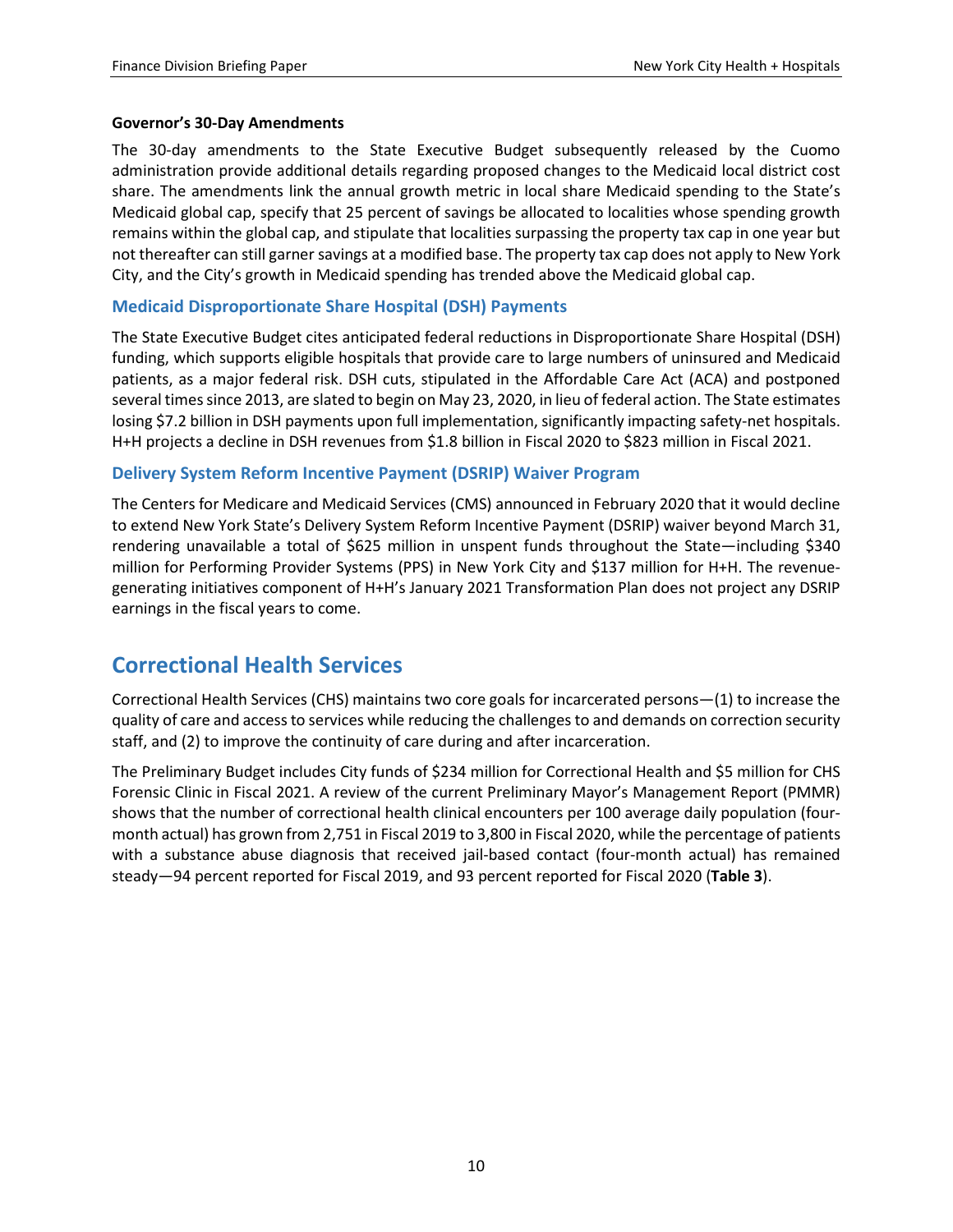| <b>Performance Indicators</b>                                                                       |             | <b>Actual</b> |             | <b>Target</b> |             | 4-Month Actual |             |
|-----------------------------------------------------------------------------------------------------|-------------|---------------|-------------|---------------|-------------|----------------|-------------|
|                                                                                                     | <b>FY17</b> | <b>FY18</b>   | <b>FY19</b> | <b>FY20</b>   | <b>FY21</b> | <b>FY19</b>    | <b>FY20</b> |
| Correctional health patients with a substance use<br>diagnosis that received jail-based contact (%) | 97%         | 96%           | 95%         | 90%           | 90%         | 94%            | 93%         |
| Total correctional health clinical encounters per 100<br>average daily population                   | 8.290       | 8.294         | 8.027       | $\ast$        | $\ast$      | 2,751          | 3,800       |

**Table 3: H+H Performance Indicators Related to Correctional Health Services (CHS), from Preliminary Mayor's Management Report (January 2020)**

# <span id="page-12-0"></span>**Fiscal 2020 Preliminary Mayor's Management Report**

The Fiscal 2020 Preliminary Mayor's Management Report (PMMR) assesses H+H's provision of medical, mental health, and substance abuse services to New York City residents regardless of their ability to pay. Specifically, the report evaluates H+H's efforts to expand access to care, to ensure the financial sustainability of the system, and to maximize quality of care and patient satisfaction. H+H strives to provide quality healthcare to all New Yorkers regardless of income, race, or immigration status. In an effort to achieve these objectives, H+H is establishing new ambulatory sites in high-need neighborhoods, integrating mental and physical health services, and expanding telehealth to leverage specialist capacity. H+H's cost savings and revenue enhancement activities include supply-chain initiatives, revenue cycle improvements, and implementation of the Epic electronic medical records (EMR) and enterprise resource planning (ERP) systems.

## <span id="page-12-1"></span>**Patient Care Access and Quality**

The PMMR provides performance data on patient satisfaction, wait times, prevention, and care retention, among other measures, at H+H. Overall, inpatient satisfaction rates have consistently lagged behind outpatient satisfaction rates, reported at 62.3 percent and 86.7 percent, respectively, in Fiscal 2020 (fourmonth actuals). With respect to wait times, the number of calendar days to the third next available appointment for adult patients has trended downward in recent years (from 18.6 in Fiscal 2017 to 12.0 in Fiscal 2019), while the number of days for pediatric visits has generally grown (from 5.1 in Fiscal 2017 to 6.0 in Fiscal 2019, and reported at 13.1 for the first four months of Fiscal 2020). H+H has continually expanded its eConsult referral system, launched in 2016, to meet demand for specialty care and to decrease wait times, with a total of 75,999 eConsults completed in Fiscal 2019. Additionally, the PMMR reports that the percentages of eligible women receiving a mammogram and of HIV patients retained in care at H+H have remained fairly steady—recorded at 74.0 percent and 84.0 percent, respectively, for Fiscal 2019 (**Table 4**).

| <b>Performance Indicators</b>                                                             |             | <b>Actual</b> |             |             | <b>Target</b> | 4-Month Actual |             |
|-------------------------------------------------------------------------------------------|-------------|---------------|-------------|-------------|---------------|----------------|-------------|
|                                                                                           | <b>FY17</b> | <b>FY18</b>   | <b>FY19</b> | <b>FY20</b> | <b>FY21</b>   | <b>FY19</b>    | <b>FY20</b> |
| Inpatient satisfaction rate (%)                                                           | 61.0%       | 62.0%         | 61.1%       | 65.8%       | 65.8%         | 62.0%          | 62.3%       |
| Outpatient satisfaction rate (%)                                                          | 81.3%       | 82.1%         | 82.0%       | 85.4%       | 85.4%         | 81.2%          | 86.7%       |
| Calendar days to third next available<br>new appointment - adult medicine                 | 18.6        | 13.1          | 12.0        | 14.0        | 14.0          | 12.2           | 13.7        |
| Calendar days to third next available<br>new appointment - pediatric medicine             | 5.1         | 4.7           | 6.0         | 5.0         | 5.0           | 9.1            | 13.1        |
| eConsults completed                                                                       | 12,649      | 28,956        | 75,999      | ⇧           | ⇧             | 17,995         | 65,777      |
| Follow-up appointment kept within 30<br>days after behavioral health discharge<br>$(\% )$ | 61.30%      | 57.80%        | 59.96%      | ⇧           | ⇧             | 61.20%         | 60.10%      |
| Eligible women receiving a<br>mammogram screening (%)                                     | 75.4%       | 75.9%         | 74.0%       | 80.0%       | 80.0%         | 74.9%          | 75.2%       |

**Table 4: Select H+H Performance Indicators Related to Patient Care Access and Quality, from Preliminary Mayor's Management Report (January 2020)**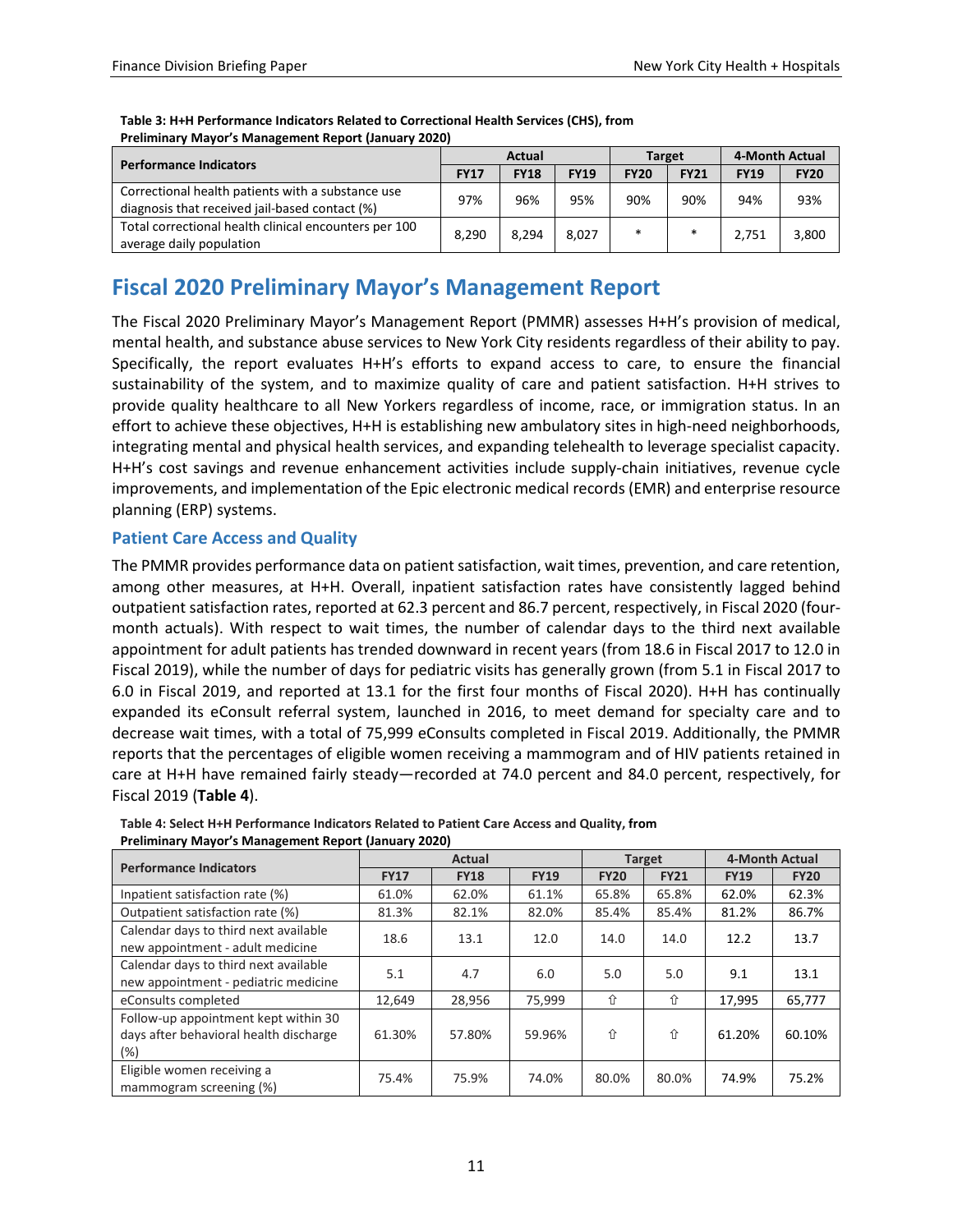| <b>Performance Indicators</b>                  |             | <b>Actual</b> |             |             | <b>Target</b> | 4-Month Actual |             |
|------------------------------------------------|-------------|---------------|-------------|-------------|---------------|----------------|-------------|
|                                                | <b>FY17</b> | <b>FY18</b>   | <b>FY19</b> | <b>FY20</b> | <b>FY21</b>   | <b>FY19</b>    | <b>FY20</b> |
| HIV patients retained in care (%)              | 83.5%       | 84.9%         | 84.0%       | 85.0%       | 85.0%         | ΝA             | NA          |
| (annual)                                       |             |               |             |             |               |                |             |
| Prenatal patients retained in care             | 86.1%       | 89.0%         | 85.3%       | 90.0%       | 90.0%         | 89.4%          | 87.4%       |
| through delivery (%)                           |             |               |             |             |               |                |             |
| Patients who left Emergency                    | 7.7%        | 7.7%          | 7.2%        | 4.0%        | 4.0%          | 8.6%           | 7.5%        |
| Department without being seen (%) <sup>4</sup> |             |               |             |             |               |                |             |
| Patients diagnosed with diabetes who           |             |               |             |             |               |                |             |
| have appropriately controlled blood            | 63.3%       | 63.5%         | 64.6%       | ⇧           | 介             | 64.4%          | 66.5%       |
| sugar (%)                                      |             |               |             |             |               |                |             |

#### <span id="page-13-0"></span>**Financial Sustainability**

A review of performance indicators related to financial sustainability suggest additional opportunities for improvement in revenue recovery and insurance enrollment at H+H. Patient care revenues as a share of expenses have grown modestly, from 56.2 percent in Fiscal 2017 to 60.8 percent in Fiscal 2019, and with the four-month actual figure reported at 61 percent in Fiscal 2020. The proportion of MetroPlus' medical spending that occurs within H+H has risen slightly, from 39 percent in Fiscal 2017 to 39.9 percent in Fiscal 2019, with the four-month actual figure for Fiscal 2020 also standing at 39.9 percent—this trend line has remained mostly flat while MetroPlus membership has generally grown, from 503,044 in Fiscal 2017 to 518,681 in Fiscal 2019, and with four-month actual enrollment at 518,729 in Fiscal 2020. The number of insurance applications submitted (monthly average) has risen by about one-third from Fiscal 2017 (15,143) to Fiscal 2019 (20,173), with the four-month actual figure at 20,076 in Fiscal 2020 (**Table 5**).

**Table 5: Select H+H Performance Indicators Related to Financial Sustainability, from Preliminary Mayor's Management Report (January 2020)**

| <b>Performance Indicators</b>      |             | <b>Actual</b> |             |             | <b>Target</b> | 4-Month Actual |             |  |
|------------------------------------|-------------|---------------|-------------|-------------|---------------|----------------|-------------|--|
|                                    | <b>FY17</b> | <b>FY18</b>   | <b>FY19</b> | <b>FY20</b> | <b>FY21</b>   | <b>FY19</b>    | <b>FY20</b> |  |
| Patient care revenue/expenses (%)  | 56.2%       | 59.2%         | 60.8%       | 60.0%       | 60.0%         | 61.5%          | 61.0%       |  |
| MetroPlus Health Plan medical      | 39.0%       | 39.3%         | 39.9%       |             | ⇑             | 39.9%          | 39.9%       |  |
| spending at Health + Hospitals (%) |             |               |             |             |               |                |             |  |
| MetroPlus membership               | 503.044     | 521.731       | 518,681     |             |               | 516,107        | 518,729     |  |
| Insurance applications submitted   | 15.143      | 17.540        | 20,173      |             | ⇧             | 19.665         | 20,076      |  |
| (monthly average)                  |             |               |             |             |               |                |             |  |

# <span id="page-13-1"></span>**Fiscal 2021-2014 Preliminary Capital Budget**

The Capital Budget provides the estimated need for new appropriations for Fiscal 2020 along with projections for the subsequent three-year capital program. Appropriations represent the legal authority to spend capital dollars and are what the Council votes on at budget adoption.

H+H's Fiscal 2021 Preliminary Capital Budget includes nearly \$1.6 billion in Fiscal 2021-2024. This represents approximately three percent of the City's total \$56.1 billion Capital Budget for 2021-2024 (**Figure 9**).

<span id="page-13-2"></span> <sup>4</sup> Note: This indicator appears under "Goal 1b: Enhance the sustainability of the Health + Hospitals system," in the 2020 Preliminary Mayor's Management Report (PMMR).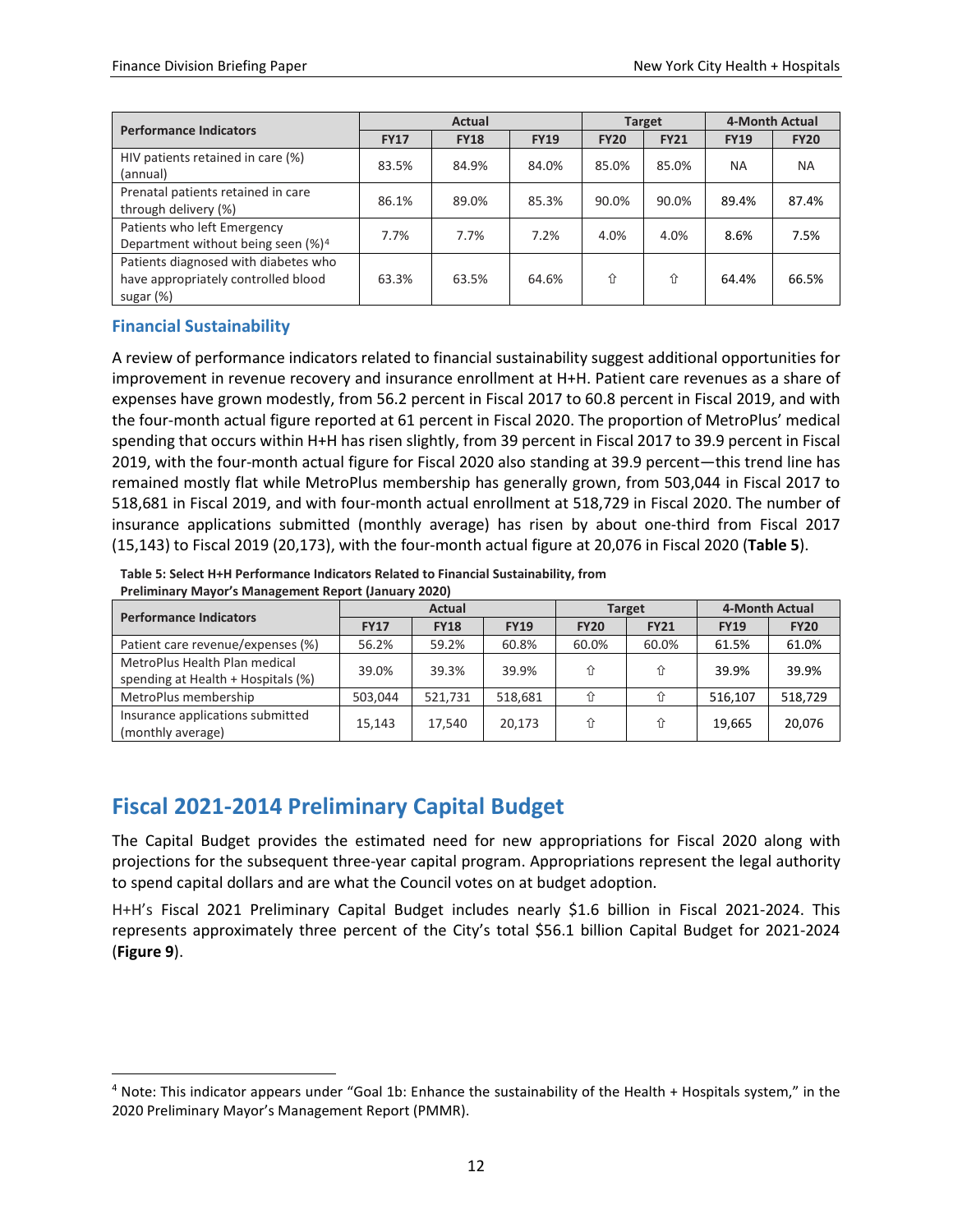



#### <span id="page-14-0"></span>**Preliminary Capital Commitment Plan for Fiscal 2020-2024**

The City's Capital Commitment Plan details the Administration's plan to spend the appropriations voted on by the City Council at Adoption. The Commitment Plan provides project-level funding detail as well as an estimate of expenditure dates. It is through this document that we gain insight into a project's estimated cost, start date and time to completion.

H+H's Preliminary Commitment Plan includes \$2.5 billion in Fiscal 2020-2024. This represents approximately three percent of the City's total \$85.5 billion Preliminary Commitment Plan. The Capital Commitment is significantly higher than the Capital Budget because it includes the current appropriations for Fiscal 2020. The amount of uncommitted appropriations form the amount that will be re-appropriated or rolled into Fiscal 2021 in the Executive and Adopted Budgets.



**Figure 10: H+H FY20-FY24 Commitment Plan**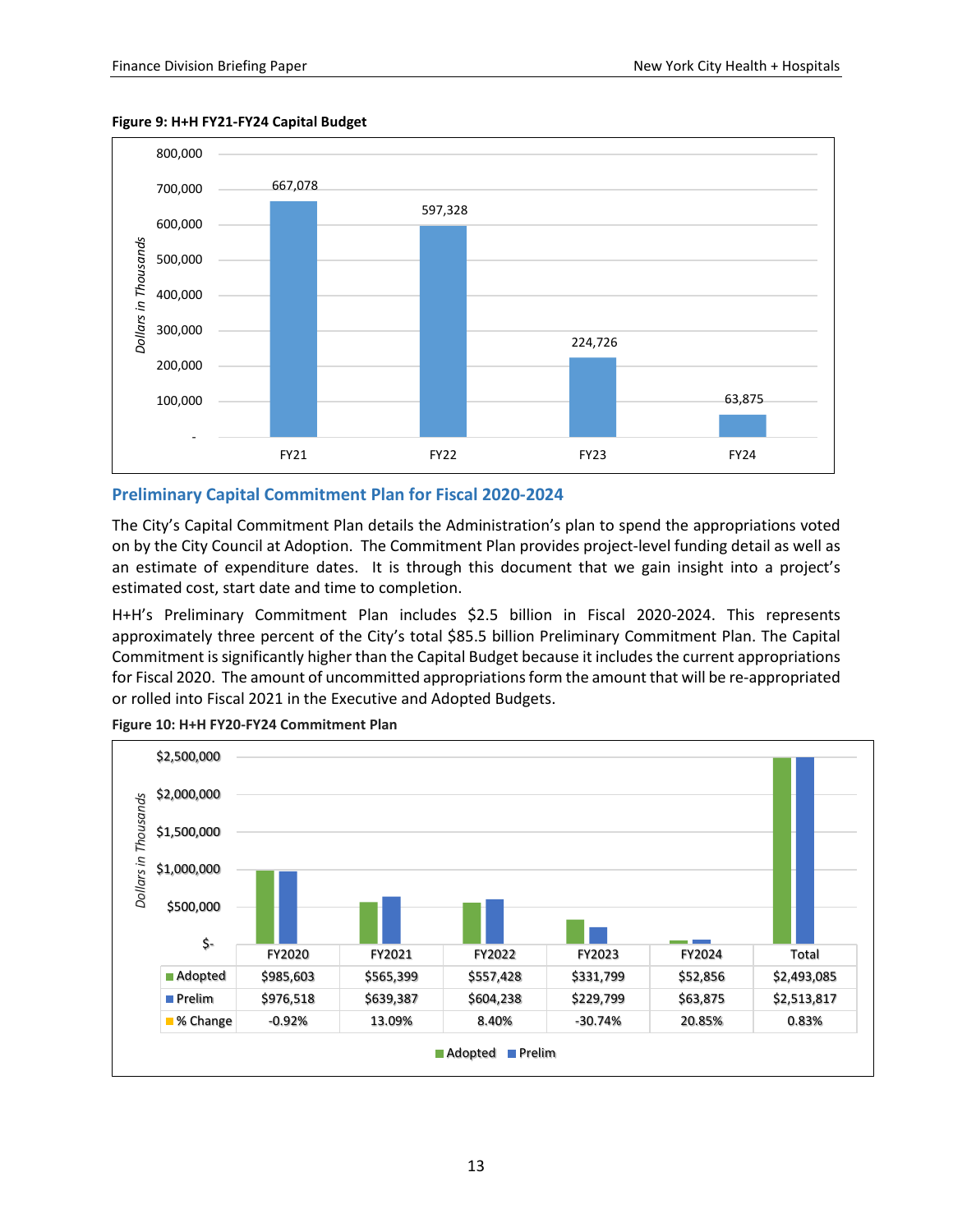The Preliminary Capital Plan for H+H for Fiscal 2020-2024 has increased by \$20.7 million to a total of \$2.514 billion, demonstrating approximately one percent growth when compared to H+H's Adopted Commitment Plan (**Figure 10**).

The total appropriations for H+H in Fiscal 2020 are \$1.014 billion against planned commitments totaling \$977 million.<sup>[5](#page-15-0)</sup> This excess balance of \$37 million in appropriations gives the Administration considerable flexibility within the capital plan. However, as the commitment of appropriations are legally bound to their budget line descriptions this flexibility is more limited than it appears from this variance alone.

Historically, the Commitment Plan has frontloaded planned commitments for capital projects in the first year or two of the plan, and included unrealistically high planned commitments. At the Council's continued urging that practice has largely ceased. Beginning with the Fiscal 2020 Executive Commitment Plan, agencies' Commitment Plans are now more accurate, reflecting more evenly distributed planned spending across all years of the plan.

A natural result of more realistic timelines is capital projects extending beyond the Commitment Plan's five year time frame. To address this the Administration has added Section VII. titled "Redistribution of the City's Capital Plan" to the Commitment Plan. What this section does is increase the transparency of the Commitment Plan by showing the distribution of funding beyond the required five years to ten years (Fiscal 2020-2029). This extension allows the Council and the public to better differentiate between movement beyond the years of the Commitment Plan and a simple elimination of funding. H+H's tenyear total is \$3 billion which is approximately \$487 million greater than H+H's five-year plan. What this increase shows is the City's commitment to continuing many of its current projects beyond the time frame of the Capital Commitment Plan.

H+H had actual commitments of \$459 million in Fiscal 2019, a commitment rate of 74 percent. The health system's history of commitments is shown in the chart below. Given this performance history, it is likely that H+H will end this year with some unmet commitment targets and uncommitted appropriations available to roll into Fiscal 2021 and the outyears.

The chart below displays H+H's capital commitment plan as of the Fiscal 2016-2019 Executive Budget and the actual commitments in the corresponding fiscal year. The chart also shows the capital commitment rate: the percentage of the capital plan committed per fiscal year (**Figure 11**). [6](#page-15-1)

H+H's Commitment Plan includes 16 budget lines and 500 project IDs.

<span id="page-15-0"></span> <sup>5</sup> Appropriations for Fiscal 2020 are calculated by summing the available appropriations listed in the commitment plan with actual commitments to-date. Because commitments to-date excludes inter-fund agreements (IFA), this figure may be slightly lower than the total appropriations for Fiscal 2020. In addition, a very small portion of the difference between appropriations and planned commitments are necessary to fund IFA, which are excluded from this planned commitments figure.

<span id="page-15-1"></span> $6$  Note planned commitments are higher than the agency's "target commitments." Target commitments are a management tool used by OMB; they are "the actual aggregate levels that the managing agencies are expected to commit and against which their performance will be measured at the end of the fiscal year," and are not broken out between City and non-City funds.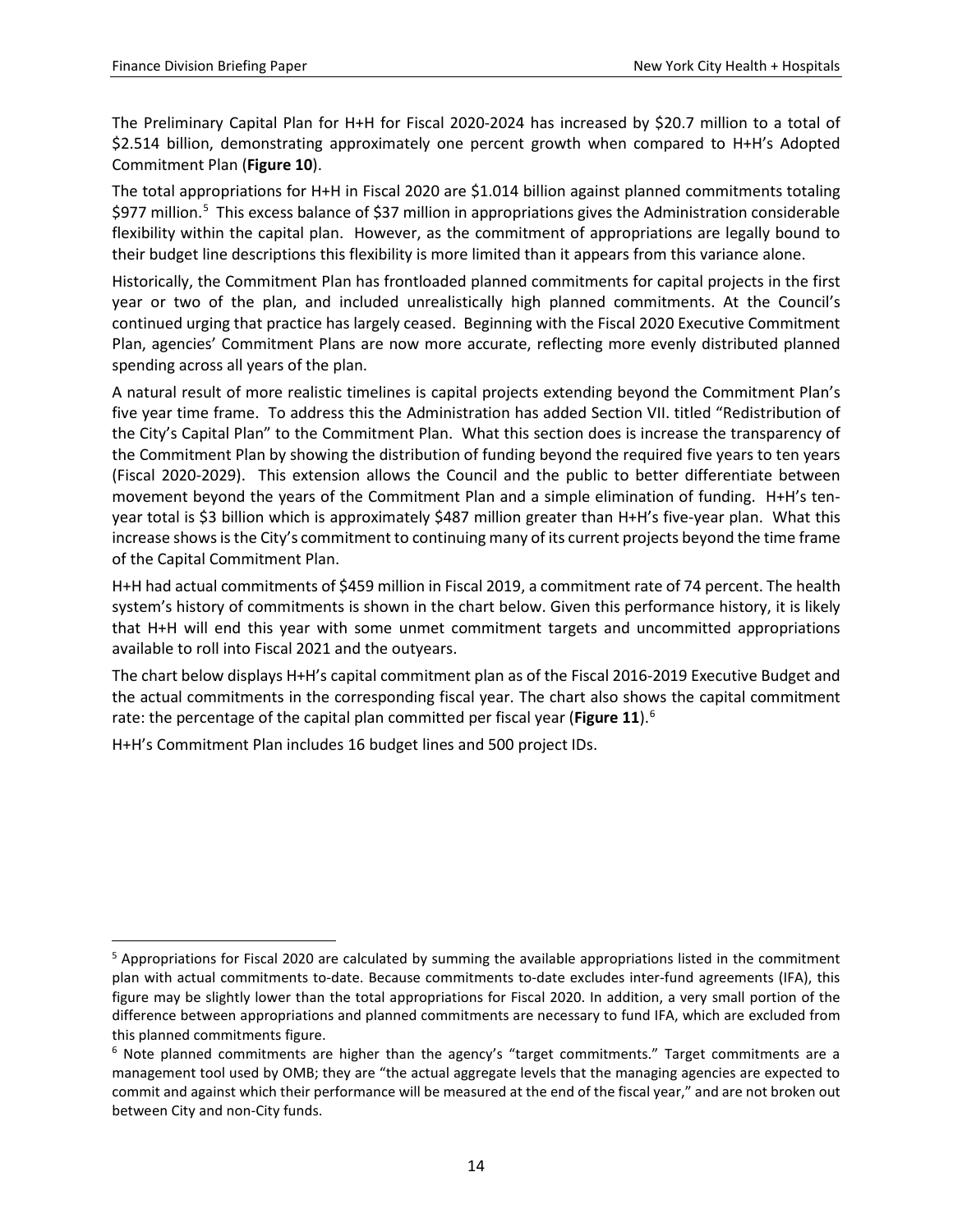

#### **Figure 11: H+H Commitment Rate**

### <span id="page-16-0"></span>**Preliminary Capital Commitment Plan Highlights**

Major projects encompassed in the Preliminary Capital Plan for Fiscal 2020-2024 are highlighted below.

- **Sandy-Related Corporate-Wide Reconstruction (Hospital Improvements).** The Preliminary Capital Commitment Plan includes \$499 million across the Plan years—\$109 million in Fiscal 2020, \$192 million in Fiscal 2021, \$151 million in Fiscal 2022, and \$47 million in Fiscal 2023, with no funds allocated for Fiscal 2024.
- **Design and Construction Management at Coney Island Hospital (Hospital Improvements).** The Preliminary Capital Commitment Plan includes \$445 million throughout the Plan period—\$201 million in Fiscal 2020, \$71 million in Fiscal 2021, and \$173 million in Fiscal 2022. There are no funds denoted for the successive fiscal years.
- **FDNY EMS Ambulances – Procurement, Outfitting, and Replacement (Emergency Medical Services Equipment).** The Preliminary Capital Commitment Plan includes \$206 million—\$47 million in Fiscal 2020, \$37 million in Fiscal 2021, \$61 million in Fiscal 2022, \$33 million in Fiscal 2023, and \$28 million in Fiscal 2024.
- **Primary Health Clinics (Hospital Improvements).** The Preliminary Capital Commitment Plan includes \$105 million—\$7 million in Fiscal 2020, \$45 million in Fiscal 2021, and \$52 million in Fiscal 2022, with no funding reported in the outyears of the Plan.
- **Miscellaneous Construction Projects (Hospital Improvements).** The Preliminary Capital Commitment Plan includes \$182 million—\$80 million in Fiscal 2021, \$1.4 million in Fiscal 2022, \$75 million in Fiscal 2023, and \$25 million in Fiscal 2024, without any funding for Fiscal 2020.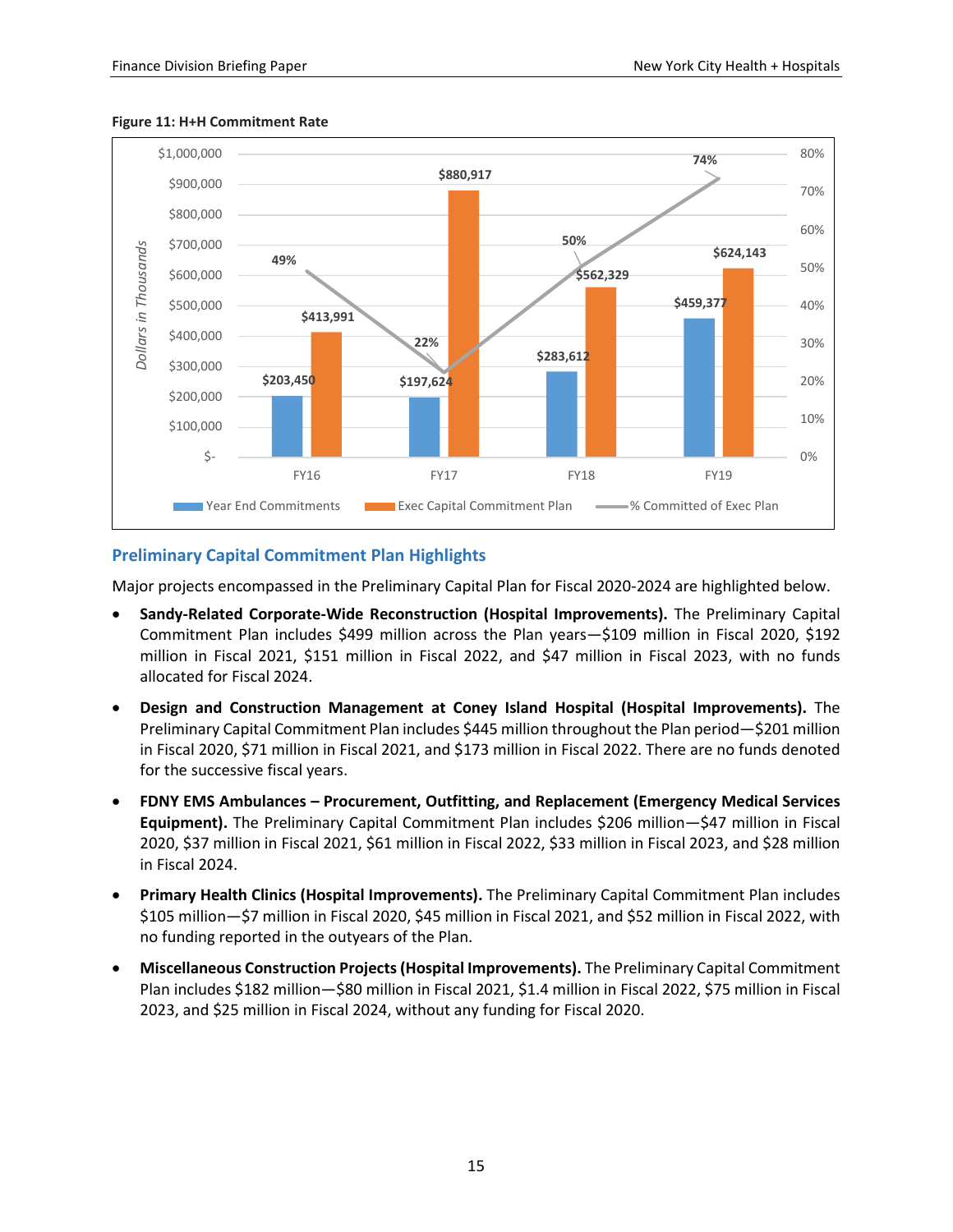# **Appendices**

# **A. Budget Actions in the November and the Preliminary Plans**

<span id="page-17-1"></span><span id="page-17-0"></span>

| <b>Description</b>             | FY 2020 \$\$ |                |              |                |                | FY 2021 \$\$ |              |              |                |              |
|--------------------------------|--------------|----------------|--------------|----------------|----------------|--------------|--------------|--------------|----------------|--------------|
| <b>Dollars in Thousands</b>    | <b>CITY</b>  | <b>ICITY</b>   | <b>STATE</b> | <b>OTHERFS</b> | <b>Total</b>   | <b>CITY</b>  | <b>ICITY</b> | <b>STATE</b> | <b>OTHERFS</b> | <b>Total</b> |
| As of Adopted 2020             |              |                |              |                | \$808,405      |              |              |              |                | \$1,050,743  |
| <b>Other Adjustments</b>       |              |                |              |                |                |              |              |              |                |              |
| <b>Collective Bargaining</b>   | \$6,215      | \$0            | \$0          | \$0            | \$6,215        | \$8,447      | \$0          | \$0          | \$0            | \$8,447      |
| DC37 Equity Panel Award        | 61           | $\mathbf{0}$   | $\Omega$     | 0              | 61             | 65           | 0            | 0            | 0              | 65           |
| <b>Energy Personnel</b>        | 0            | 158            | $\Omega$     | $\Omega$       | 158            | $\mathbf{0}$ | 0            | $\mathbf 0$  | 0              | 0            |
| <b>ExCEL Projects</b>          | 0            | 1,696          | 0            | 0              | 1,696          | 0            | 0            | $\mathbf 0$  | $\mathbf 0$    | 0            |
| FEMACONEYCON                   | $\mathbf 0$  | $\Omega$       | $\mathbf 0$  | 5,681          | 5,681          | 0            | 0            | $\mathbf 0$  | 0              | $\Omega$     |
| H+H DOHMH Transfer             | (2, 495)     | $\Omega$       | 0            | 0              | (2, 495)       | 0            | 0            | $\mathbf 0$  | 0              | 0            |
| H+H DOHMH Transfer             | 0            | 3,119          | $\Omega$     | $\Omega$       | 3,119          | 0            | 0            | $\mathbf 0$  | 0              | 0            |
| Healthstat                     | 0            | $\Omega$       | $\Omega$     | 1,328          | 1,328          | $\Omega$     | 0            | $\Omega$     | $\Omega$       | 0            |
| Healthstat                     | 0            | $\Omega$       | 1,328        | 0              | 1,328          | 0            | 0            | 0            | 0              | 0            |
| IC W/ H+H - CHS Program        | 0            | 360            | 0            | $\Omega$       | 360            | 0            | 0            | $\Omega$     | 0              | 0            |
| IC W/ H+H - Metrop/Woodhull/Ha | 0            | 155            | 0            | 0              | 155            | 0            | 0            | 0            | 0              | 0            |
| IC W/ H+H - Pharmaceuticals    | $\pmb{0}$    | 2,734          | 0            | 0              | 2,734          | 0            | 0            | $\mathbf 0$  | 0              | 0            |
| IC W/ H+H - STOP DWI FY20      | 0            | 49             | $\Omega$     | 0              | 49             | 0            | 0            | $\mathbf 0$  | $\mathbf 0$    | 0            |
| IC W/ H+H - Winston Temp       | 0            | 60             | $\Omega$     | 0              | 60             | $\Omega$     | 0            | 0            | 0              | 0            |
| IC W/ H+H - Winston Temps      | 0            | 73             | 0            | 0              | 73             | 0            | 0            | $\mathbf 0$  | 0              | 0            |
| IC W/ H+H - Winston Temps      | 0            | 545            | 0            | 0              | 545            | 0            | 0            | 0            | 0              | 0            |
| IC W/ H+H -Correctional Health | 0            | (65)           | 0            | 0              | (65)           | 0            | (1)          | $\mathbf 0$  | 0              | (1)          |
| IC W/ HHC HEP B VACCINE        | 0            | $\overline{2}$ | $\Omega$     | 0              | $\overline{2}$ | 0            | 0            | $\mathbf 0$  | 0              | $\Omega$     |
| IC W/H+H                       | 0            | (104)          | 0            | 0              | (104)          | 0            | (104)        | 0            | 0              | (104)        |
| IC W/H+H - Asthma Center       | $\pmb{0}$    | 313            | 0            | 0              | 313            | 0            | 0            | 0            | 0              | 0            |
| IC W/H+H - HIV Testing         | $\pmb{0}$    | 3,125          | $\Omega$     | 0              | 3,125          | 0            | 0            | $\mathbf 0$  | 0              | 0            |
| IC W/H+H - Winston Temps       | 0            | 579            | $\Omega$     | $\Omega$       | 579            | $\Omega$     | 0            | $\Omega$     | $\Omega$       | $\Omega$     |
| IC W/H+H- Health and Homecare  | 0            | 600            | 0            | 0              | 600            | 0            | 0            | 0            | 0              | 0            |
| IC W/H+H- Pharmaceuticals      | $\pmb{0}$    | 7,086          | $\Omega$     | 0              | 7,086          | 0            | 0            | $\mathbf 0$  | 0              | 0            |
| IC W/H+H- Pharmaceuticals      | 0            | 21             | $\Omega$     | $\Omega$       | 21             | 0            | 0            | $\Omega$     | $\Omega$       | $\Omega$     |
| IC W/H+H-Pharmaceuticals       | 0            | 877            | $\Omega$     | 0              | 877            | 0            | 0            | $\mathbf 0$  | 0              | 0            |
| ic20ag100719                   | 0            | 10             | 0            | 0              | 10             | 0            | 0            | 0            | 0              | 0            |
| <b>OMH State Aid</b>           | 0            | $\mathbf 0$    | $\Omega$     | 0              | 0              | 0            | (820)        | $\mathbf 0$  | 0              | (820)        |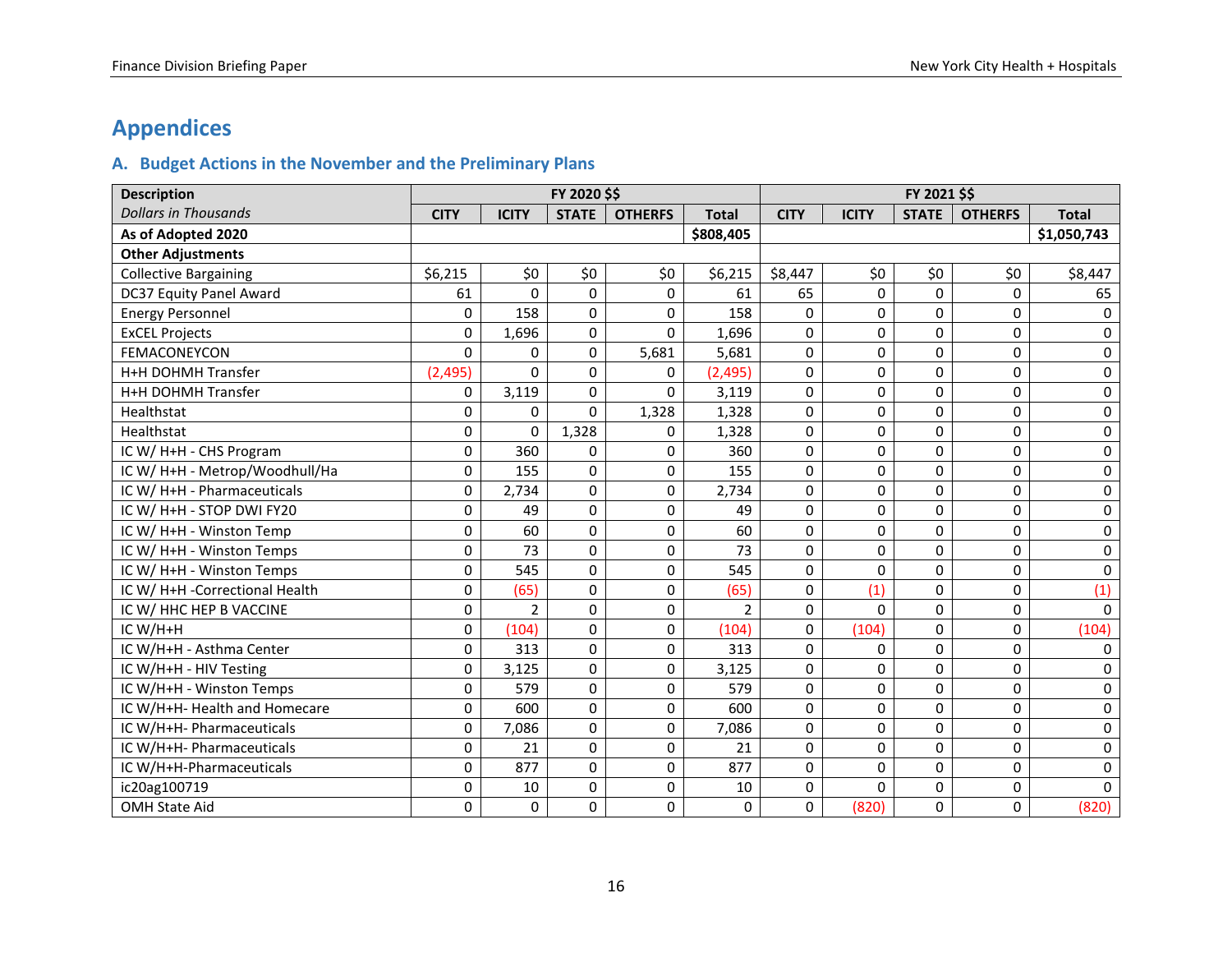| <b>Description</b>                       |             |              | FY 2020 \$\$ |                |              | FY 2021 \$\$ |              |              |                |              |
|------------------------------------------|-------------|--------------|--------------|----------------|--------------|--------------|--------------|--------------|----------------|--------------|
| <b>Dollars in Thousands</b>              | <b>CITY</b> | <b>ICITY</b> | <b>STATE</b> | <b>OTHERFS</b> | <b>Total</b> | <b>CITY</b>  | <b>ICITY</b> | <b>STATE</b> | <b>OTHERFS</b> | <b>Total</b> |
| <b>Other Adjustments</b>                 |             |              |              |                |              |              |              |              |                |              |
| <b>OMH State Aid</b>                     | \$0         | \$0          | \$0          | \$0            |              | \$0\$        | \$820        | \$0          | \$0            | \$820        |
| Coney Island CSS                         | 0           | 0            | 0            | 5,681          | 5,681        | 0            | 0            | 0            | 0              | 0            |
| Energy personnel                         | 0           | 118          | 0            | 0              | 118          | 0            | 0            | 0            | 0              | $\mathbf{0}$ |
| FY 20 Member Items: NORC, Sex Trade, ETE | 801         | 0            | 0            | 0              | 801          | 0            | $\Omega$     | 0            | 0              | 0            |
| IC W/ $H+H$                              | 0           | (115)        | 0            | 0              | (115)        | 0            | (115)        | 0            | 0              | (115)        |
| IC W/H+H                                 | 0           | (29)         | 0            | 0              | (29)         | 0            | 0            | $\Omega$     | $\Omega$       | $\mathbf{0}$ |
| IC W/ H+H - Correctional Heal            | 0           | (129)        | 0            | 0              | (129)        | 0            | (193)        | $\Omega$     | 0              | (193)        |
| IC W/ H+H - OASAS SAL 10/8/19            | 0           | (1, 229)     | 0            | 0              | (1, 229)     | 0            | (1, 229)     | $\Omega$     | 0              | (1, 229)     |
| IC W/ H+H - Pharmaceuticals              | 0           | 51           | 0            | 0              | 51           | 0            | 0            | 0            | 0              | $\mathbf{0}$ |
| IC W/ H+H - Pharmaceuticals              | 0           | 190          | 0            | 0              | 190          | 0            | 0            | $\Omega$     | 0              | $\mathbf 0$  |
| IC W/ H+H - Winston Temps                | 0           | 84           | 0            | 0              | 84           | 0            | $\Omega$     | $\Omega$     | $\Omega$       | $\mathbf 0$  |
| IC W/H+H Grants                          | 0           | 2,053        | 0            | 0              | 2,053        | 0            | $\Omega$     | $\Omega$     | 0              | 0            |
| IC W/H+H- Winston Temps                  | 0           | 36           | 0            | 0              | 36           | 0            | 0            | $\Omega$     | 0              | $\mathbf 0$  |
| IC W/H+H-Pharmaceuticals                 | 0           | 616          | 0            | 0              | 616          | 0            | 0            | 0            | 0              | $\mathbf 0$  |
| Lump sum reimbursement for               | 49,368      | 0            | 0            | $\Omega$       | 49,368       | $\Omega$     | $\Omega$     | 0            | 0              | $\Omega$     |
| L1199 and NYSNA retro wage increase      |             |              |              |                |              |              |              |              |                |              |
| NARCAN (7/1/19-9/30/19)                  | $\Omega$    | 36           | 0            | 0              | 36           | 0            | 0            | 0            | $\Omega$       | $\mathbf 0$  |
| <b>OEO Funding Adjustment</b>            | 400         | 0            | 0            | 0              | 400          | $\Omega$     | $\Omega$     | $\Omega$     | 0              | $\mathbf 0$  |
| Subtotal, Other                          | \$54,349    | \$23,075     | \$1,328      | \$12,691       | \$91,443     | \$8,513      | (51, 642)    | \$0          | \$0            | \$6,871      |
| <b>Adjustments</b>                       |             |              |              |                |              |              |              |              |                |              |
| <b>TOTAL, All Changes,</b>               |             |              |              |                | \$899,848    |              |              |              |                | \$1,057,614  |
| as of Prelim 2021                        |             |              |              |                |              |              |              |              |                |              |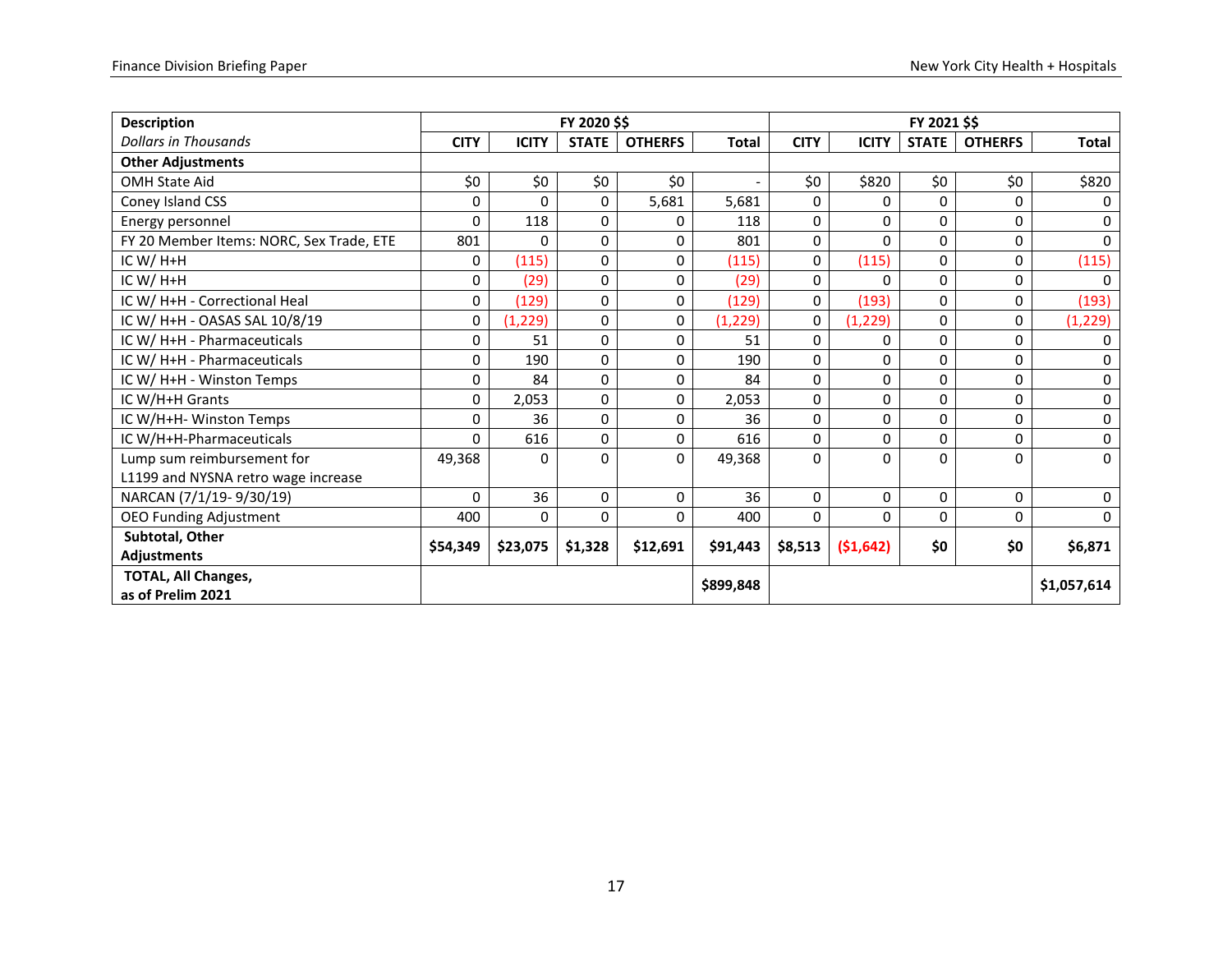# <span id="page-19-0"></span>**B. Fiscal 2021 Preliminary Plan Other Revenue by Funding Source**

| <b>PROGRAM</b><br><b>Dollars in Thousands</b> | <b>FUNDING</b> | <b>FY20</b>    | <b>FY21</b>              | <b>FY22</b> | <b>FY23</b> | <b>FY24</b> |
|-----------------------------------------------|----------------|----------------|--------------------------|-------------|-------------|-------------|
| <b>Correctional Health</b>                    | City           | \$232,230      | \$234,249                | \$234,611   | \$234,745   | \$234,745   |
| Subsidy                                       | City           | 267,107        | 266,925                  | 267,156     | 267,156     | 267,156     |
| <b>Collective Bargaining</b>                  | City           | 207,767        | 346,663                  | 370,977     | 372,845     | 372,845     |
| <b>CHS Forensic Clinic</b>                    | City           | 4,893          | 4,893                    | 4,893       | 4,893       | 4,893       |
| <b>Medical Malpractice Transfer</b>           | City           | 17,277         | 17,277                   | 17,277      | 17,277      | 17,277      |
| DOI                                           | City           | 8,635          | 8,635                    | 8,635       | 8,635       | 8,635       |
| <b>DCAS Rental Subsidy</b>                    | City           | 3,056          | 3,056                    | 3,056       | 3,056       | 3,056       |
| <b>SART</b>                                   | City           | 1,272          | 1,272                    | 1,272       | 1,272       | 1,272       |
| DOHMH: Mental Health                          | City           | 89             | 89                       | 89          | 89          | 89          |
| Mental Health Service Corps                   | City           | 5,809          | 11,868                   | 11,868      | 11,868      | 11,868      |
| <b>Community Board Leases</b>                 | City           | 19             | 19                       | 19          | 19          | 19          |
| <b>NYC Care</b>                               | City           | 25,000         | 75,000                   | 100,000     | 100,000     | 100,000     |
| <b>CITY FUNDING TOTAL</b>                     |                | \$773,153      | \$969,946                | \$1,019,853 | \$1,021,854 | \$1,021,854 |
| DOHMH: Mental Health                          | Intra-City     | 43,335         | 35,575                   | 35,575      | 35,575      | 35,575      |
| DOHMH: Physical Health                        | Intra-City     | 13,903         | 1,530                    | 1,530       | 1,530       | 1,530       |
| <b>Correctional Health</b>                    | Intra-City     | 37,762         | 35,188                   | 35,188      | 35,188      | 35,188      |
| ACS                                           | Intra-City     | 6,795          | 6,795                    | 6,795       | 6,795       | 6,795       |
| HRA and NYPD                                  | Intra-City     | 6,261          | 6,224                    | 6,224       | 6,224       | 6,224       |
| <b>DCAS Energy Staff</b>                      | Intra-City     | 1,972          |                          |             |             |             |
| Dept. of Environmental Protection             | Intra-City     | $\overline{2}$ |                          |             |             |             |
| <b>Community Board Leases</b>                 | Intra-City     | 21             | 21                       | 21          | 21          | 21          |
| <b>INTRA-CITY FUNDING TOTAL</b>               |                | \$110,050      | \$85,334                 | \$85,334    | \$85,334    | \$85,334    |
| <b>Correctional Health</b>                    | <b>State</b>   | 1,328          |                          |             |             |             |
| <b>FEMA</b>                                   | Federal        | 11,362         |                          |             |             |             |
| <b>UASI- Homeland Security FFY17</b>          | Federal        | 297            | $\overline{\phantom{a}}$ |             |             |             |
| <b>Correctional Health</b>                    | Federal        | 1,328          |                          |             |             |             |
| <b>FEDERAL FUNDING TOTAL</b>                  |                | \$12,988       |                          |             |             |             |
| DOI                                           | City Non-Cash  | 862            | 862                      | 862         | 862         | 862         |
| Law Department                                | City Non-Cash  | 532            | 532                      | 532         | 532         | 532         |
| Comptroller's Office                          | City Non-Cash  | 213            | 213                      | 213         | 213         | 213         |
| DCAS Inspectors/ Public Service Corp          | City Non-Cash  | 223            | 230                      | 230         | 230         | 230         |
| <b>DCAS Exams</b>                             | City Non-Cash  | 378            | 378                      | 378         | 378         | 378         |
| DOITT: Telephone & Communications             | City Non-Cash  | 121            | 121                      | 121         | 121         | 121         |
| <b>CITY (NON-CASH) TOTAL</b>                  |                | \$2,329        | \$2,335                  | \$2,336     | \$2,336     | \$2,336     |
| <b>Total</b>                                  |                | \$899,848      | \$1,057,614              | \$1,107,522 | \$1,109,524 | \$1,109,524 |